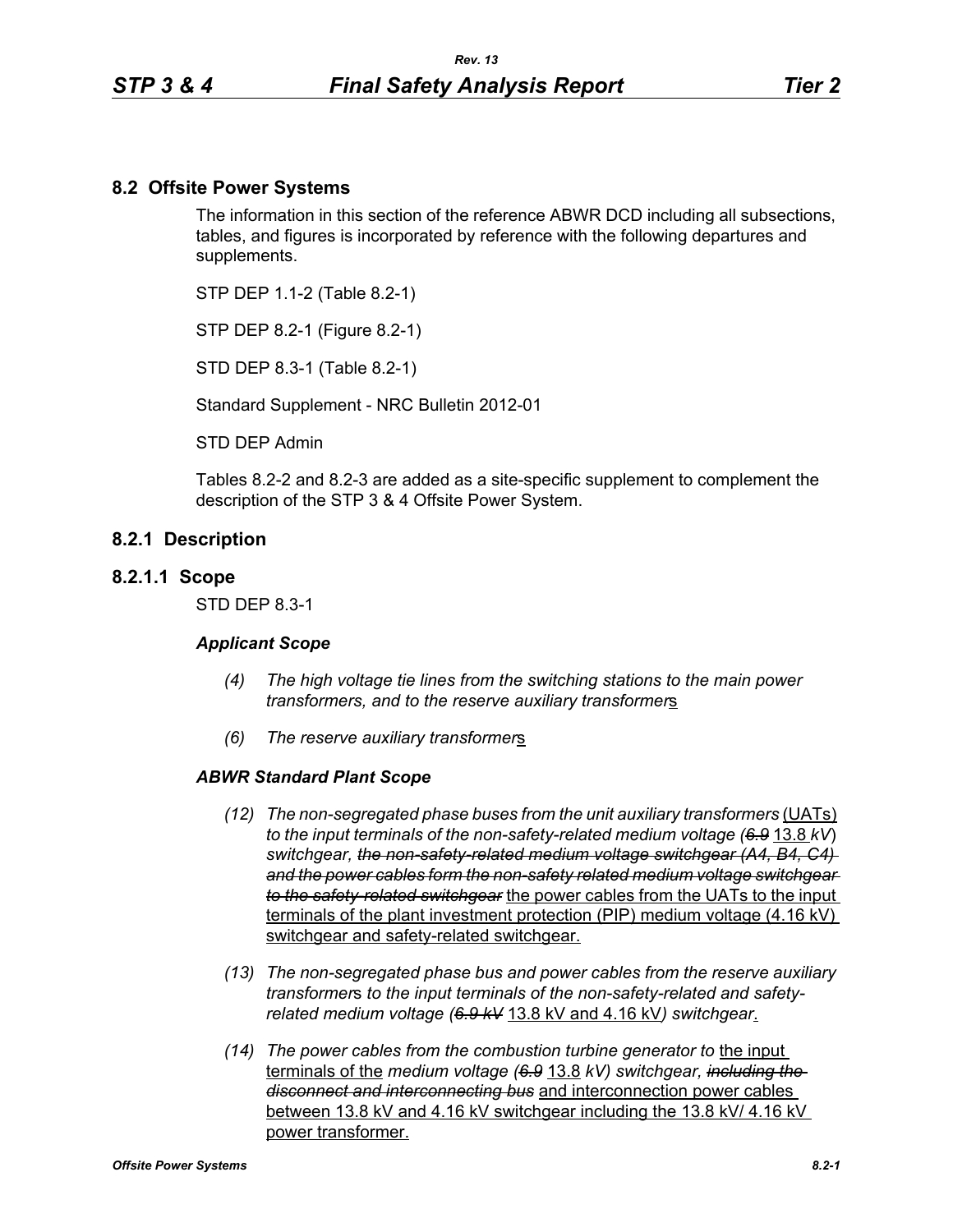STD DEP 8.3-1

STD DEP Admin

*The design scope for the ABWR ends at the low voltage terminals of the main power transformer and the low voltage terminals of the reserve auxiliary transformer*s*. Although the remainder of the offsite power system is not in the scope of the ABWR design, the ABWR design is based on a power system which meets certain design concepts. Design bases (10CFR52 interface requirements) consistent with these concepts are included in Subsection 8.2.3. Meeting the design bases presented in Subsection 8.2.3 will ensure that the power system within the design scope for the ABWR meets all regulatory requirements. Meeting the conceptual design bases presented in Section 8.2.5 will ensure that the total power system design is consistent and meets all regulatory requirements.*

## **8.2.1.2 Description of Offsite Power System**

STD DEP 8.3-1

*Air cooled isolated phase bus duct is sized to provide its load requirements and withstand fault currents until the fault is cleared. It is rated 36 kA and provides for a power feed to the main power transformer and unit auxiliary transformers from the main generator. The sections of the isolated phase bus supplying the unit auxiliary transformers are rated less than 36 kA as appropriate to the load requirements (see Figure 8.3-1).* 

*A generator circuit breaker is provided in the isolated phase bus duct at an intermediate location between the main generator and the main power transformer. The generator circuit breaker provided is capable of interrupting a maximum fault current of 275* 255 *kA symmetrical and 340* 320 *kA asymmetrical at 5 cycles after initiation of the fault* in accordance with IEEE C37.013*.*

*There are three unit auxiliary transformers. Each transformer has three windings and each transformer feeds one Class 1E bus directly, two non-Class 1E buses directly, and one non-Class 1E bus indirectly through a non 1E to non 1E bus tie. The medium voltage buses are in a three load group arrangement with three non-Class 1E buses and one Class 1E bus per load group. Each unit auxiliary transformer has an oil/air rating at 65°C of 37.5 MV-A for the primary winding and 18.75 MV-A for each secondary winding. The forced air/forced oil (FOA) rating is 62.5 and 31.25/31.25 MV-A respectively. The normal loading of the six secondary windings of the transformers is balanced with the heaviest loaded winding carrying a load of 17.7 MV-A. The heaviest transformer loading occurs when one of the three unit auxiliary transformers is out of service with the plant operating at full power. Under these conditions the heaviest loaded winding experiences a load of 21.6 MV-A, which is about two-thirds of its forcedair/forced oil rating.*

There are three Unit Auxiliary Transformers (UATs), which are designated the normal preferred offsite source. UATs A and B are rated at 82.5/110 MVA (ONAN/ONAF). UATs A and B each have primary windings at the main generator voltage and two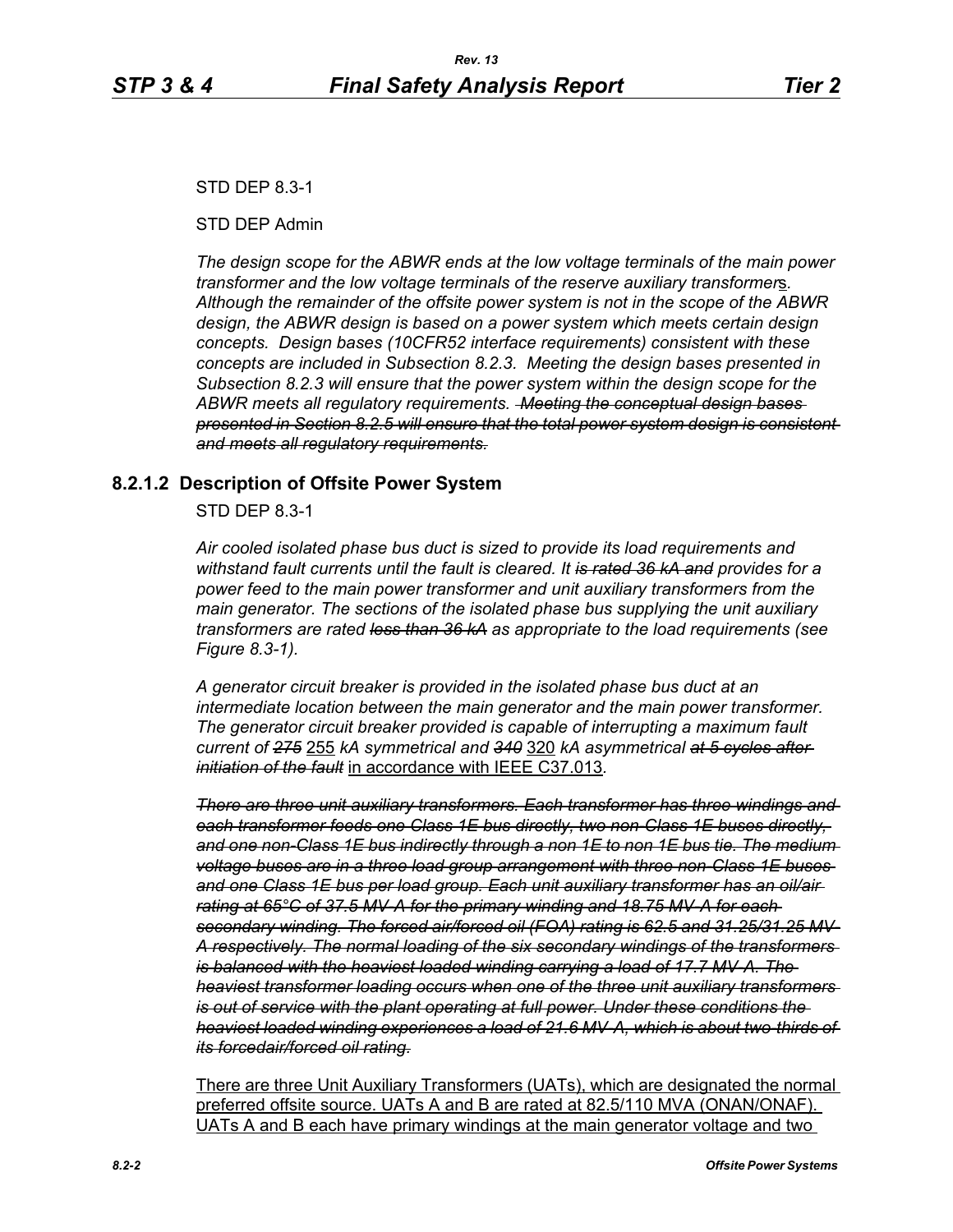secondary windings, one at 13.8 kV and one at 4.16 kV. UAT C is rated at 22.5/30 MVA (ONAN/ONAF). UAT C has primary winding at the main generator voltage and a single secondary winding at 4.16 kV. All three UATs use automatic tap changers to improve voltage regulation on the plant medium voltage buses. The UATs are designed with significant capacity margin during normal operation because the transformers operate near their ONAN ratings.

UAT A supports 13.8 kV Power Generation (PG) buses A1 and C1 and 4.16 kV Plant Investment Protection (PIP) bus A2 and Class 1E 4.16 kV bus A3. UAT B supports PG buses B1 and D1 and PIP bus B2 and Class 1E bus B3. UAT C supports PIP bus C2 and Class 1E bus C3.

*One, three-winding 37.5 MV-A reserve auxiliary transformer provides power as the "Alternate Preferred" power to the "Normal Preferred" power. One of the equally rated secondary windings supplies reserve power to the nine (three through cross-ties) non-Class 1E buses and the other winding supplies reserve power to the three Class 1E buses. The combined load of the three Class 1E buses is equal to the oil/air the rating of the transformer winding serving them. This is equal to 60% of the forced air/forced oil (FOA) rating of the transformer winding. The transformer is truly a reserve transformer because unit startup is accomplished from the normal preferred power, which is backfed over the main power circuit to the unit auxiliary transformers. The reserve auxiliary transformer serves no startup function. The operational configurations are such that the FOA ratings of the reserve auxiliary transformer, or any unit auxiliary transformer, will not be exceeded under any operating mode (Subsection 8.2.4.5).*

There are two Reserve Auxiliary Transformers (RATs), either of which can be used as the alternate preferred offsite source. RATs A and B are each rated at approximately 82.5/110 MVA (ONAN/ONAF). RATs A and B each have primary windings at the switchyard voltage and two secondary windings, one at 13.8 kV and one at 4.16 kV. RATs A and B use automatic tap changers to improve voltage regulation on the plant medium voltage buses. The RATs are designed with significant capacity margin during normal operation because the transformers operate near their ONAN ratings.

RAT A is designed to be capable of supporting PG buses A1 and C1, which are normally supported by UAT A, via an intermediate 13.8 kV bus designated as CTG 2. The 4.16 kV winding of RAT A can be aligned to support any of the three PIP buses (A2, B2, and C2) and any of the three Class 1E buses (A3, B3, and C3) and has the capacity to support all three Class 1E buses. RAT A is not normally aligned to support any PG, PIP, or Class 1E bus. RAT B is designed to be capable of supporting PG buses B1 and D1, which are normally supported by UAT B, via an intermediate 13.8 kV bus designated as CTG 1. The 4.16 kV winding of RAT B can be aligned to support any of the three PIP buses and any of the three Class 1E buses and has the capacity to support all three Class 1E buses.

*The normal and alternate offsite preferred power circuits are designed with sufficient capacity and capability to limit variations of the operating voltage of the onsite power distribution system to a range appropriate to ensure: (1) normal and safe steady-state*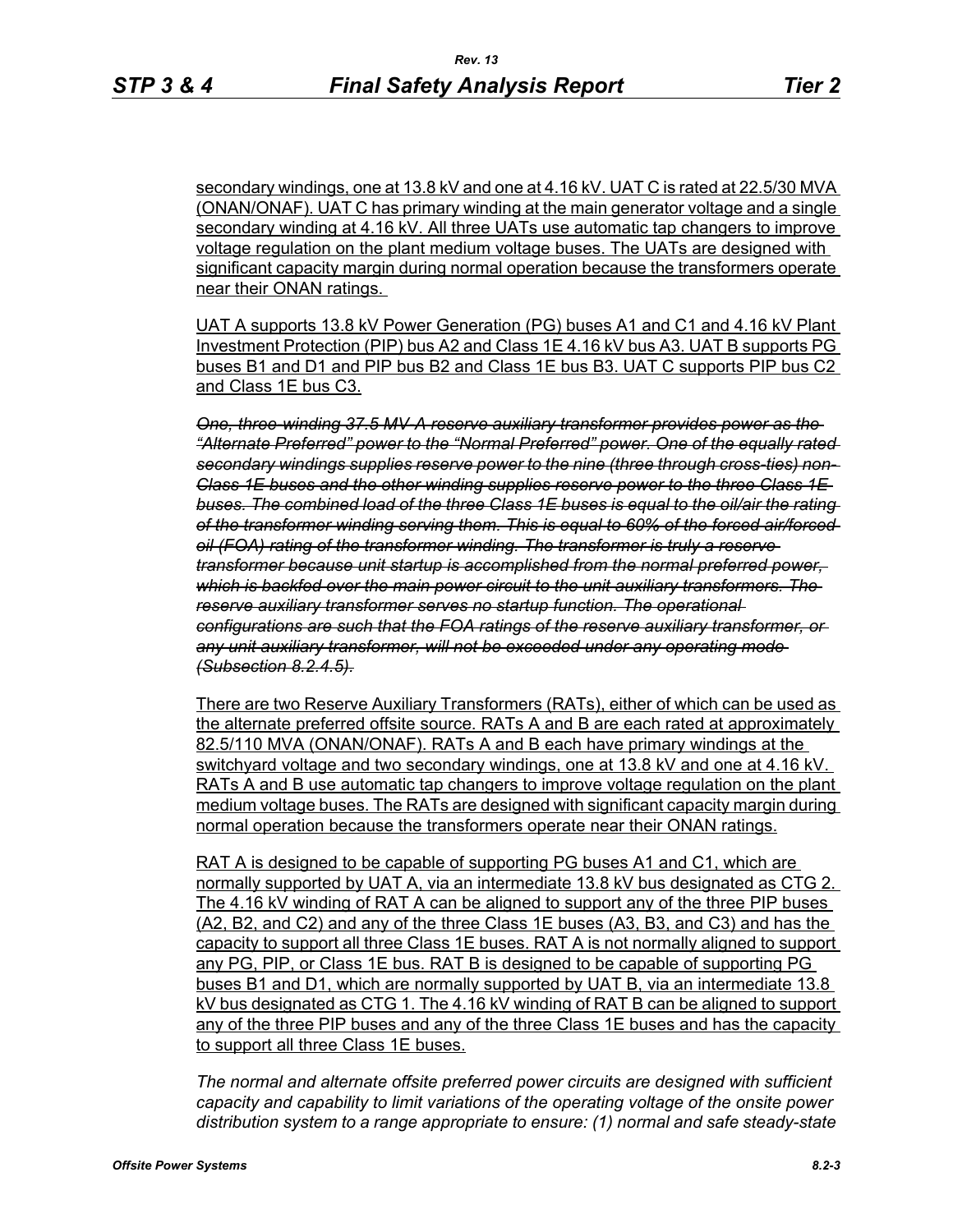*operation of all plant loads, (2) starting and acceleration of the limiting drive system with the remainder of the loads in service, and (3) reliable operation of the control and protection systems under conditions of degraded voltage [Subsection 8.3.1.1.7 (8)]. Specifically, the unit auxiliary transformers and the reserve auxiliary transformer*s *are designed to limit the voltage variation of the onsite power distribution system to ±10% of load rated voltage during all modes of steady state operation and a voltage dip of no more that* than *20% during motor starting.*

According to IEEE C57.19.100 the STP Units 3 & 4 site is a medium to heavy contamination environment due to its proximity to the coast and additional salt deposition from the Ultimate Heat Sinks. To prevent insulator and bushing failure on offsite power system equipment due to contamination from salt deposition, the bushings and insulators for offsite power equipment up to the switchyard will have a minimum creep distance of 44 mm/kV and a permanent coating.

STD DEP 8.3-1

STD DEP Admin

*The unit* and reserve *auxiliary transformers are designed and constructed to withstand the mechanical and thermal stresses produced by external short circuits. In addition, these transformers meet corresponding requirements of the latest revisions of ANSI Standard C57.12.00. See Subsection 8.2.3(8)* 8.2.3 (4) *for interface requirements on the main step-up transformers and the reserve auxiliary transformer*s*. See Subsection 8.2.3(10) for interface requirements on the high-voltage circuit breakers and disconnect switches.*

STD DEP 8.3-1

*The non-segregated phase bus* or power cable *that connects the unit auxiliary and reserve auxiliary transformers to the 6.9 kV* their respective *switchgear is sized to supply its load requirements and rated to withstand fault currents until the fault is cleared.*

The following site-specific supplement provides a description of the Offsite Power System for STP 3 & 4 addressing information requested by RG 1.206 and replacing the conceptual design provided in Subsection 8.2.5 of the reference ABWR DCD.

The offsite power system includes at least two (2) preferred sources of power for the reactor protection system and engineered safety features (ESFs) during normal, abnormal, and accident conditions. It includes a minimum of two (2) independent and physically separated 345 kV circuits of the six (6) circuits available from the transmission network as required by GDC 17. Five of the six (6) offsite circuits for STP 3 and 4 are existing transmission lines that were connected to the STP 1 & 2 switchyard and have been re-routed to the STP 3 & 4 switchyard. Of the six (6) transmission lines, four identified as preferred sources of power are as follows: White Point 39, Elm Creek 27, Velasco 27, and the tieline with a series reactor between STP 3 & 4 switchyard and the STP 1 & 2 switchyard. The remaining two (2) transmission lines, Hillje 44 and Blessing 44, are used for power transmission. However, these two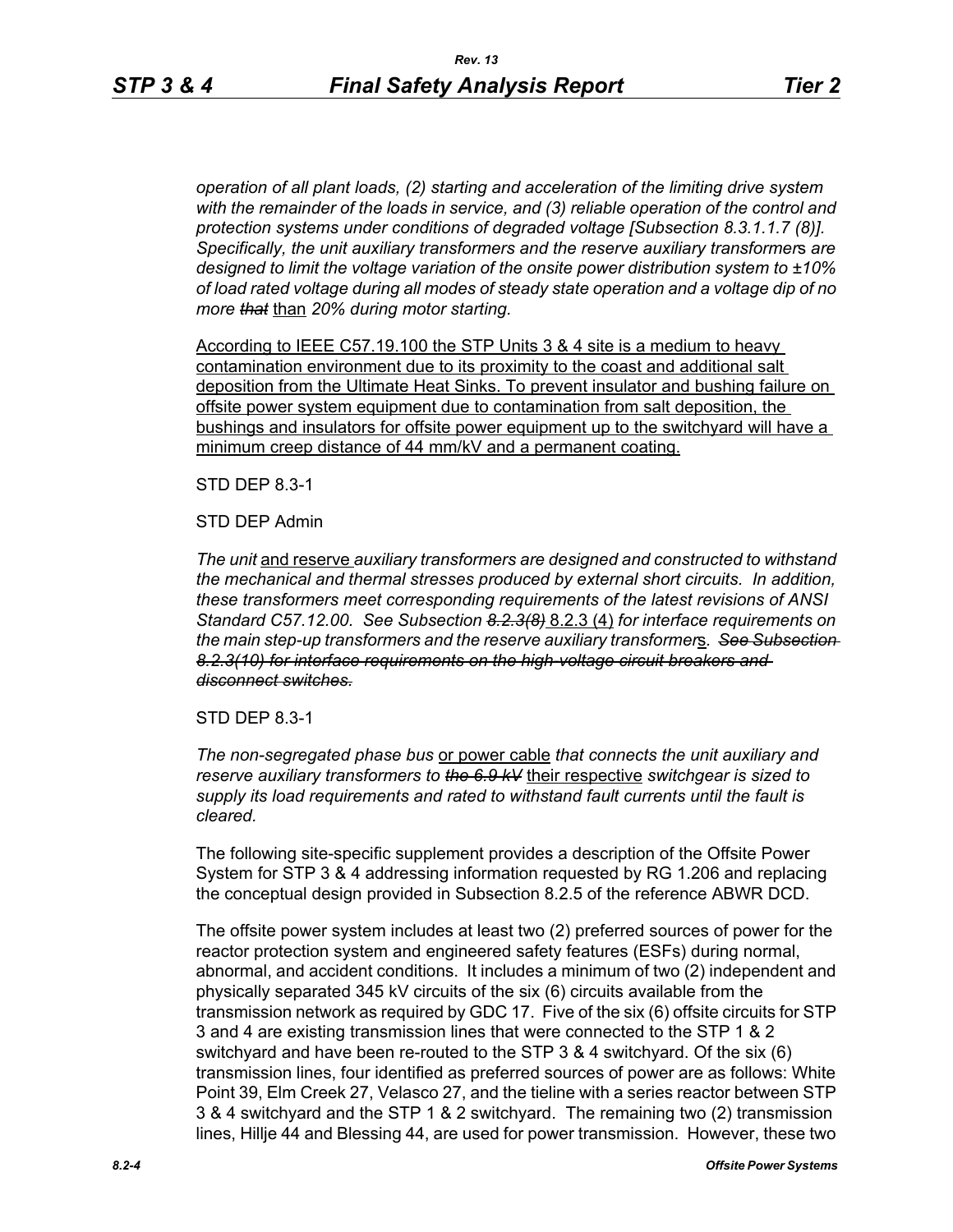lines do not meet the criteria of being independent and physically separated. Hillje 44 crosses under the Elm Creek 27 line at the Hillje switchyard. Blessing 44 connects to the local 138 kV system via an autotransformer and is considered a source which can not supply adequet power and voltage under all operating scenarios. Refer to Figure 8.2-6 for 345 kV transmission configuration. The offsite power system encompasses the connections to the power grid, transmission lines (overhead and/or underground), transmission line towers, transformers, switchyard components and control systems, switchyard battery systems, MPT, and the RATs.

The offsite power system is designed to provide reliable and redundant sources of power for starting, operation, and safe shutdown of STP 3 & 4 in accordance with GDC 17. The offsite power system configuration, single line, general arrangement, and transmission network map are shown in the following figures:

|              | Figures 8.2-1 (7 sheets) Power Distribution Routing Diagrams |
|--------------|--------------------------------------------------------------|
| Figure 8.2-2 | 345 kV General Arrangement                                   |
| Figure 8.2-3 | 345 kV Switchyard Single Line Diagram                        |
| Figure 8.2-4 | 345 kV Switchyard Arrangement                                |
| Figure 8.2-5 | <b>Transmission Network Map of ERCOT</b>                     |
| Figure 8.2-6 | 345 kV Transmission Configuration                            |

## **8.2.1.2.1 Transmission Lines**

Six 345 kV transmission circuits rated from 896 MVA to 1793 MVA (Reference 8.2-3) connect the STP 3 & 4 switchyard to the Electric Reliability Council of Texas (ERCOT) grid, as shown on Figure 8.2-6. These six 345 kV circuits provide the source of AC power to the 345 kV switchyard. The 345 kV transmission circuits terminate at six points as follows: at Velasco 345 kV Substation (CenterPoint Energy); at Hillje 345 kV Switchyard (CenterPoint Energy); at Elm Creek 345 kV Switchyard (City of Public Service Board of San Antonio (CPS); at White Point 345 kV Substation (AEP Texas Central Company (TCC); at the STP 1 & 2 switchyard via a tieline with a series reactor (TCC); and at Blessing 345 kV Substation autotransformer (TCC). The Blessing 345 kV autotransformer is connected to the TCC's Blessing 138 kV Substation.

The STP 3 & 4 transmission lines utilize the existing (from STP 1 & 2) corridor and rights-of way for interconnects to the existing transmission grid. The description of the transmission system components for both existing and new structures as listed below fully describes and qualifies the use of this system within the present boundaries of the existing corridors. Transmission service providers (TSP) in the ERCOT region are subject to regulations of the Public Utility Commission of Texas (PUCT) that control new transmission facilities or interconnections needed to provide transmission service to and from the transmission grid. (Reference 8.2-3).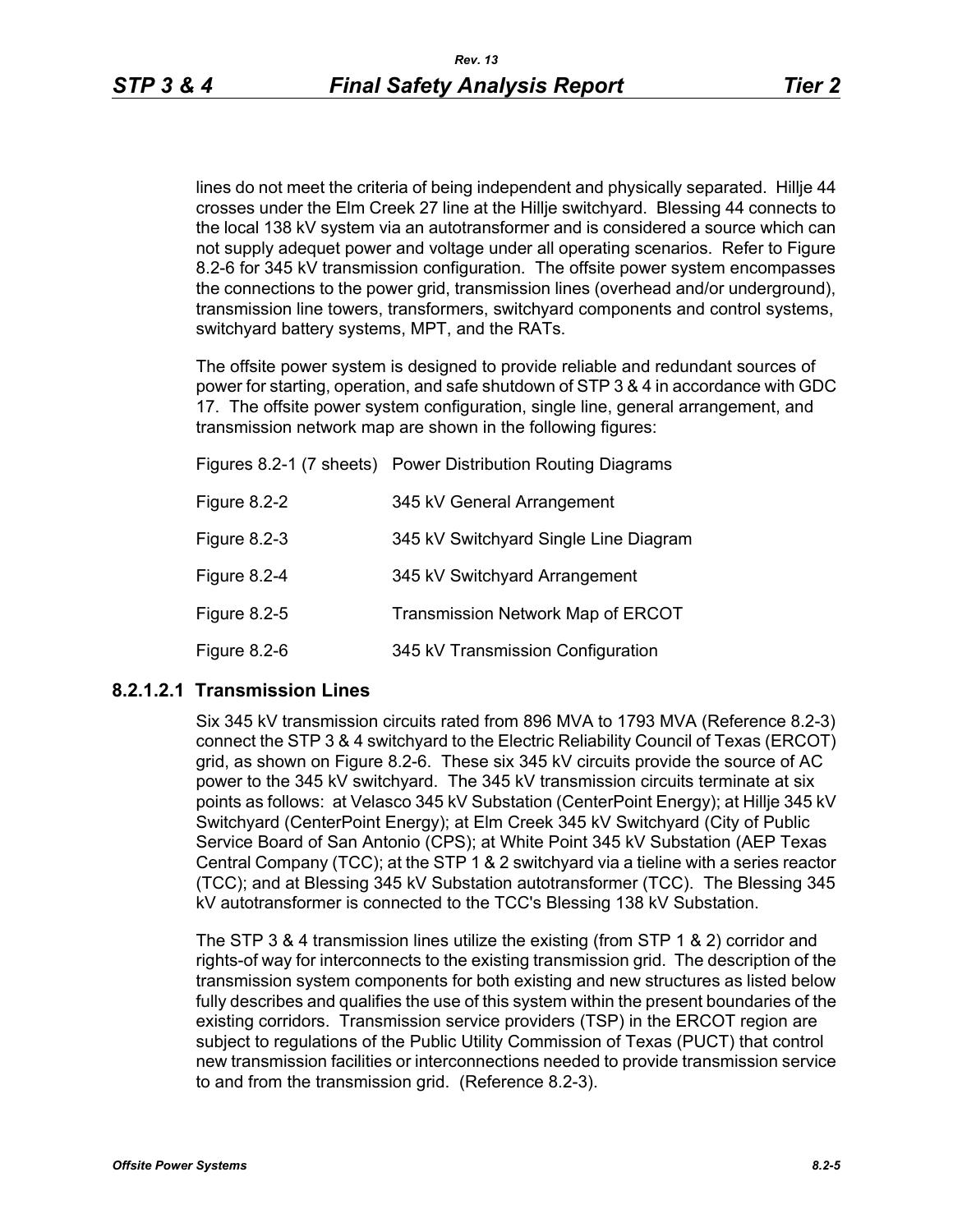Three (3) existing rights-of-way commence from the STPEGS property (for STP 1, 2, 3, & 4) toward the termination points described below and shown on Figure 8.2-5. The eastern right-of-way is 100 ft wide and contains two (2) 345 kV circuits to Velasco (on double-circuit structures). The western right-of-way is 100 ft wide and contains a 345 kV circuit to Blessing. The middle or northwestern right-of-way is 400 ft wide and contains six (6) circuits. These circuits are carried on three sets of double-circuit towers. The Elm Creek 18 and the W.A.Parish 39 line locations are on the eastern structures, the Hillje 64 and the Elm Creek 27 lines are on the middle structures. The White Point 39 and the Hillje 44 line are on the western structures. There is adequate spacing between the middle and western towers to allow complete failure of one without jeopardizing the other. For the purpose of analysis, the right-of-way has been considered as two independent rights-of-way. This right-of-way is approximately 20 miles long and terminates in four separate rights-of-way varying in width from 100 to 150 ft. The Velasco 27 line includes an underground 345 kV cable that crosses under the two double circuit overhead lines that feed Elm Creek 18, Hillje 64, and W.A.Parish 39. This underground installation eliminates the possibility of a failure of the overhead lines from impacting the Velasco 27 line. The transmission configuration map showing the proposed usage of existing rights-of-way in the region is included in Figure 8.2-5. Refer to Figure 8.2-6 for transmission configuration for both STP 1 & 2 and STP 3 & 4.

A list of all transmissions circuits from each of the four transmission service providers to the STPEGS plant site is given in Table 8.2-2. This table includes all termination points, ownership of the circuit, circuit operating voltage, and approximate circuit length in miles.

The 345 kV transmission circuits are routed on rights-of-way as described above except for the distance from the rights-of-way to the STP 3 & 4 switchyard on the STPEGS plant property. In this small section, the 345 kV structures are arranged as depicted in Figure 8.2-2. The location of transmission circuits within this small section has been analyzed and failure of a tower due to failure of an adjacent tower has been determined not to adversely impact plant offsite power supply.

The 345 kV transmission system from STP 3 & 4 to the ERCOT grid is designed so that any two of the 345 kV transmission circuits from STP 3 & 4 may be taken out of service and the full-load generation of STP 3 & 4 can still be transmitted to their respective load centers. The loss of any double-circuit structure or any two transmission circuits does not reduce the availability of the offsite supply of power to the STP 3 & 4 345 kV switchyard. The transmission grid associated with the plant is further designed so the loss of an independent right-of-way may necessitate some reduction in generation output, but does not reduce the availability of the offsite supply of power. The transmission system is designed to maintain a voltage variance of +/- 5% without STP 3 & 4 reactive support in accordance with ERCOT Protocols, Operating Guides and Procedures (Reference 8.2-6). With a +/- 5% voltage variance on the grid, the onsite power distribution system maintains a  $+/-10\%$  voltage on the loads. The ERCOT Protocols, Operating Guides and Procedures also keep the frequency at 60 Hz except during periods of major generation loss. During periods of generation loss, frequency will drop; however, ERCOT employees automatic firm load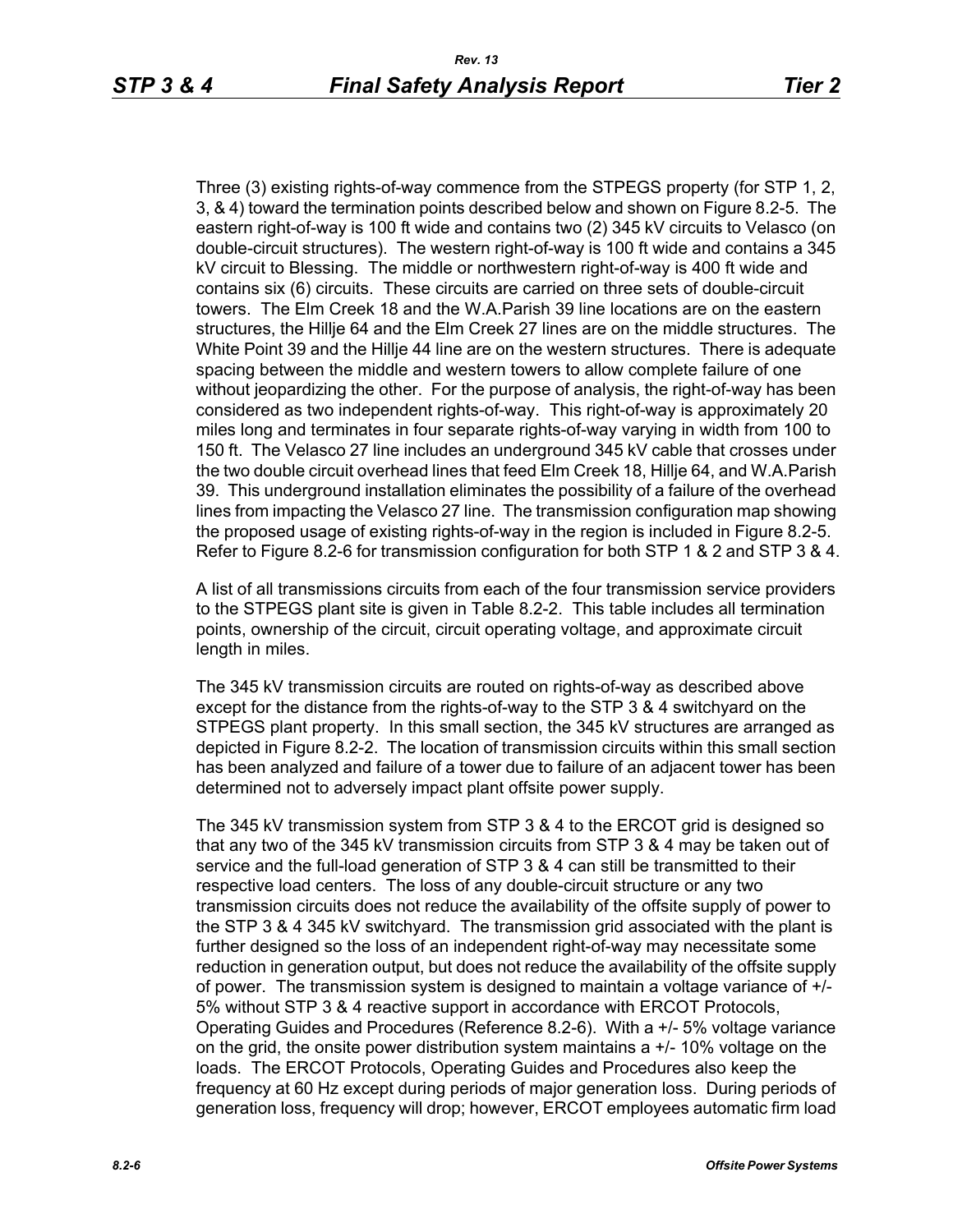shedding schemes which unload the grid and allow generators to recover to normal frequency.

All the transmission lines to the STPEGS plant are designed for reliability and performance. The structures for these circuits, as well as the 345 kV switchyard, are built to withstand hurricane force winds. In southeastern Texas, the ice-loading condition on transmission lines is not considered significant since it is less than the hurricane wind-loading on transmission or substation structures. The 345 kV structures have sufficient vertical spacing to minimize galloping conductor flashover. Galloping conductors have caused outages primarily of 138 kV and 69 kV vertically spaced circuits since the vertical spacing between conductors is much less than that for 345 kV circuits. Galloping conductors are considered a rare phenomenon in southeastern Texas. The Transmission Line Historical Data on Outages Due to Failures, Table 8.2-3, does not attribute any outages due to galloping conductors.

The isokeraunic level in thunderstorm days per year is moderate to moderately high for the Texas Gulf Coast area. Long-term historical data show this area to have approximately 65 thunderstorm days per year (Reference 8.2-4). The transmission line design has sufficient basic insulation level (BIL) to minimize lightning flashover from the expected number of lightning strokes (the number of lightning strokes is assumed proportional to the number of thunderstorm days per year).

The ERCOT grid and transmission system (as described in Section 8.1.1) ensures that AC offsite power is available for shutdown of STP 3 & 4 and for mitigating the consequences of postulated accidents at either unit.

## **8.2.1.2.2 Switchyard Description**

The STP 3 & 4 345 kV switchyard is sized and configured to accommodate the output of both units. The location of this switchyard is on the STP site approximately 650 feet north of STP 3 & 4. The switchyard layout and location are shown on Figures 8.2-2, 8.2-4 and 8.2-6.

As indicated on Figure 8.2-3, a breaker and-a-half scheme is incorporated in the design of the 345 kV switchyard. The switchyard bus is a 63 kA fault duty design. Circuit breakers and disconnect switches are sized and designed in accordance with ANSI Standard C37.06 (Reference 8.2-1). All circuit breakers are equipped with dual trip coils. The 345 kV circuit breakers in the switchyard are rated according to the following criteria:

- Circuit breaker continuous current ratings are chosen such that no single contingency in the switchyard (e.g., a breaker being out for maintenance) will result in a load exceeding 100 percent of the nameplate continuous current rating of the breaker.
- **Interrupting duties are specified such that no fault occurring on the system,** operating in steady-state conditions, will exceed the breaker's nameplate interrupting capability.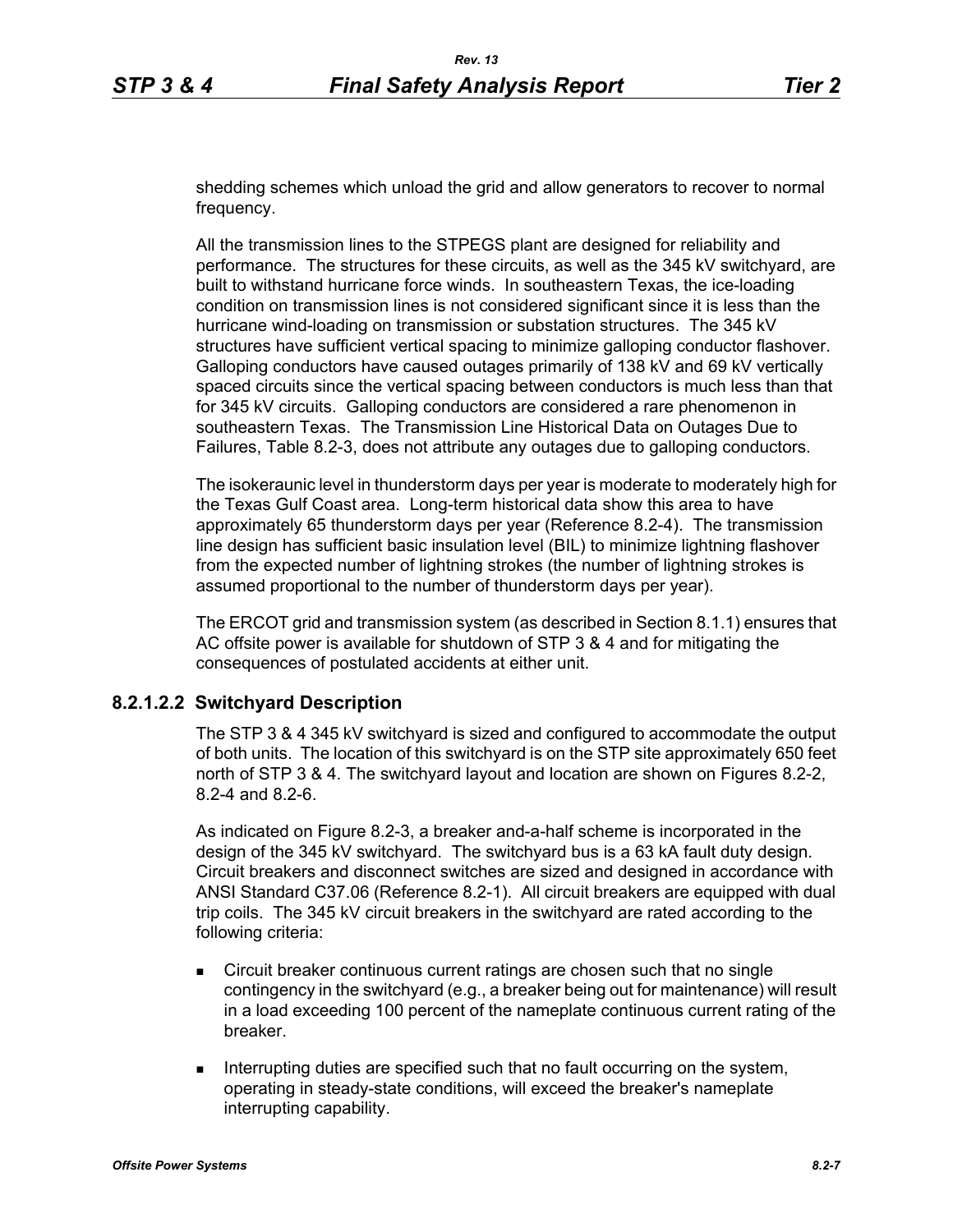- **Momentary ratings are specified such that no fault occurring on the system,** operating in steady-state conditions, will exceed the breaker's nameplate momentary rating.
- Voltage ratings are specified to be greater than the maximum expected operating voltage.

All 345 kV breakers have a minimum symmetrical interrupting capability of 63,000 amperes. The Onsite Electrical System is designed for a future maximum switchyard short circuit contribution of 37 Gva.

The design of the switchyard is consistent with a standard breaker-and-a-half scheme, and includes seven bays in the configuration. The breaker-and-a-half switchyard arrangement offers the operating flexibility to maintain the anticipated operational containment integrity and other vital functions in the event of a postulated accident(s) as described in the Failure Modes and Effects Analysis (FMEA) Subsection 8.2.2.2. Some of the specific advantages of the breaker-and-a-half switchyard arrangement are:

- Any transmission line into the switchyard can be cleared either under normal or fault conditions without affecting any other transmission line or bus.
- Either bus can be cleared under normal or fault conditions without interruption of any transmission line or the other bus.
- Any circuit breaker can be isolated for maintenance or inspection without interruption of any transmission line or bus.
- A fault in a tie breaker or failure of the breaker to trip for a line or generator fault results only in the loss of its two adjacent circuits until it can be isolated by disconnect switches.
- A fault in a bus side breaker or failure of the breaker to trip for a line or generator fault results only in the loss of the adjacent circuits and the adjacent bus until it can be isolated by disconnect switches.

Electrical protection of circuits from the STP 3 & 4 switchyard use a primary and secondary relaying scheme. The current input for the protective relaying schemes come from separate sets of circuit breaker bushing current transformers. Also, the control power for all primary and secondary relaying schemes is supplied from separate 345 kV switchyard 125 VDC systems. These schemes are used for the following:

The scheme is used on each of the six 345 kV transmission circuits from the STPEGS 345 kV switchyard to the ERCOT grid. The potential input for the primary and secondary transmission circuit relaying systems is supplied from fused branch circuits originating from a set of coupling capacitor potential devices connected to the associated transmission circuit.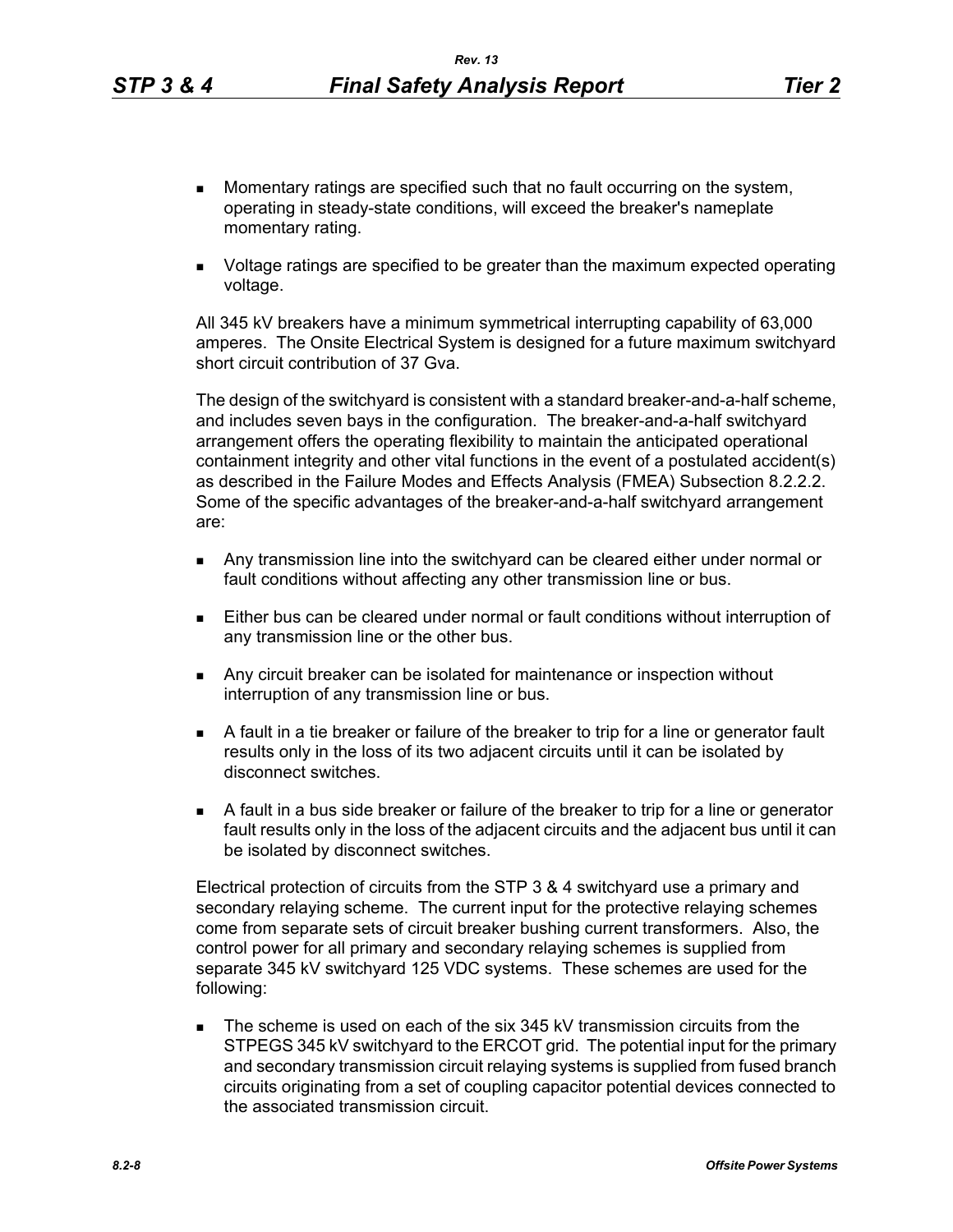- **The switchyard buses use a primary and backup scheme. The zone of protection** of each 345 kV bus includes all the 345 kV circuit breakers adjacent to the protected bus.
- **EXECT** Line protection for the main power transformers and reserve auxiliary transformers use primary and backup schemes.

In addition to the above described STP 3 & 4 345 kV switchyard relaying systems, each of the 345 kV circuit breakers has an associated circuit breaker failure relaying system. The primary and secondary relaying systems of the STP 3 & 4 345 kV switchyard are connected to separate trip circuits in each 345 kV circuit breaker.

For the two 125 VDC batteries located in the STPEGS 345 kV switchyard control house, each battery has its own battery charger. Each battery charger is connected to separate 480 VAC distribution panel boards also located in the control house. The 345 kV switchyard 125 VDC systems are entirely independent of the unit non-Class 1E and unit Class 1E battery systems.

The STP 3 & 4 345 kV switchyard 480 VAC and 120/240 VAC station service system consists of two 4.16 kV/480 VAC load center transformers, a 480 VAC double-ended load center, two 480 VAC distribution panel boards, a 480/120-240 VAC transformer bank and two 120/240 VAC distribution panel boards. The 4.16 kV/480 VAC load center transformers are supplied by two 4.16 kV non-Class 1E feeders, one from each unit, and each are provided with a backup power feed from the CTG.

The control cables for the switchyard breakers are routed through three parallel, independent cable trenches. The two outer trenches carry the primary relaying and control for all breakers. The center trench carries the secondary (or backup) relaying and control for all breakers. Cables are routed from each breaker to the respective trenches in such a fashion as to maintain separation between primary and secondary circuits.

#### **8.2.1.2.3 Main Power and Reserve Auxiliary Transformers**

The main power transformer (MPT) and the reserve auxiliary transformers (RATs) tielines run south from the new 345 kV switchyard toward STP 3 & 4.

The MPT consists of three normally energized single phase transformers with an additional installed spare. Provisions are made to permit connecting and energizing the spare transformer following a failure of one of the normally energized transformers.

The calculated rated conditions for the MPT(s) are approximately 1612 MVA with a nominal voltage of approximately 26 kV and with taps at 105%, 102.5%, 100%, 97.5%, and 95% of 362.25 kV. The MPTs are each individually rated at approximately 537.5 MVA. MPT and high voltage circuits have sufficient impedance to limit the primary side maximum available fault current contribution from the system to that required by the main generator output circuit breaker.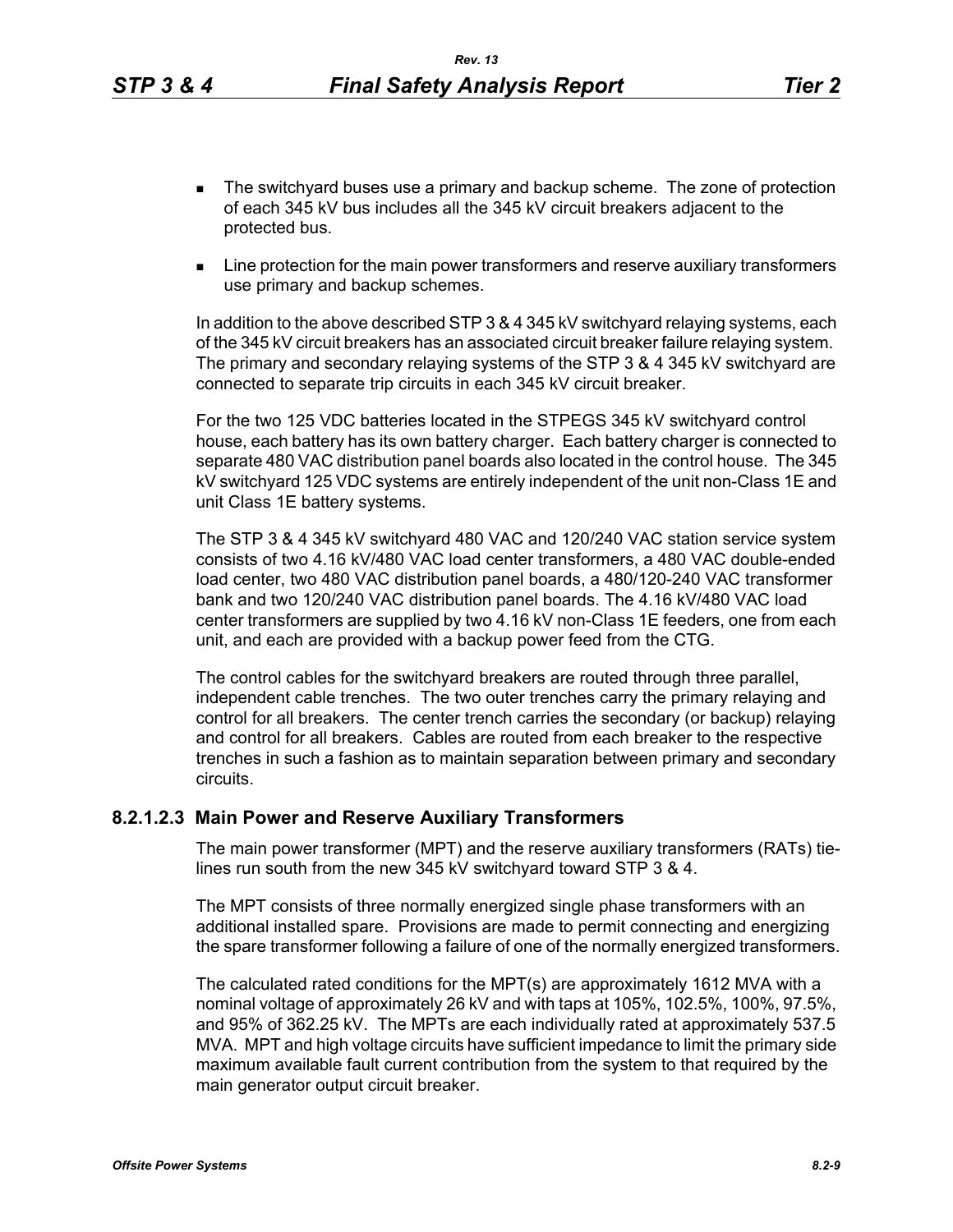The offsite transmission circuits from the transmission network through and including the main step-up power and reserve auxiliary transformers are designed and constructed to withstand the mechanical and thermal stresses from the worst case faults.

The offsite transmission circuits from the transmission network through and including the main step-up power and reserve auxiliary transformers are sized to supply their load requirements during all design operating modes of their respective Class 1E divisions and non-Class 1E load groups.

The impedances of the unit auxiliary and reserve auxiliary transformers are compatible with the interrupting capability of the plant's circuit interrupting devices.

The main step-up power and reserve auxiliary transformers are provided with separate oil collection pits and drains to safe disposal area, and are provided with fire protection deluge systems as specified in Section 9A.4.6.

Each transformer has primary and backup protective devices. DC power to the primary and backup devices is supplied from separate non-Class 1E DC sources.

### **8.2.1.2.4 Monitoring of Main Power and Reserve Auxiliary Transformers**

Standard Supplement - NRC Bulletin 2012-01

NRC Bulletin 2012-01 discusses the possibility that an open phase condition, with or without accompanying ground faults, located on the high-voltage side of a transformer connecting a GDC 17 offsite power circuit to the plant electrical system could, result in a degraded condition in the onsite power system (see Reference 8.2-7). To address this issue, protection of the Class 1E busses is provided as described in subsection 8.3.1, and monitoring of the normal and alternate preferred power supply feeds through the MPT and RATs is provided as described below.

All three phases of the MPT and RATs are monitored by specific transformer relays for open phase, and ground faults in any combination of one or more phases. The specific relays initiate alarms in the Main Control Room when an open phase or ground fault is detected. If required, operators will complete manual actions to address the alarms. Testing of the monitoring system is performed per Section 8.2.4.1 of this chapter to verify proper functionality.

Maintenance and testing procedures, including calibration and troubleshooting procedures, associated with the monitoring system are in accordance with Subsection 13.5. Control room operator and maintenance technician training associated with the operation and maintenance of the monitoring system is in accordance with Section 13.2.

#### **8.2.1.3 Separation**

STD DEP 8.3-1

STD DEP Admin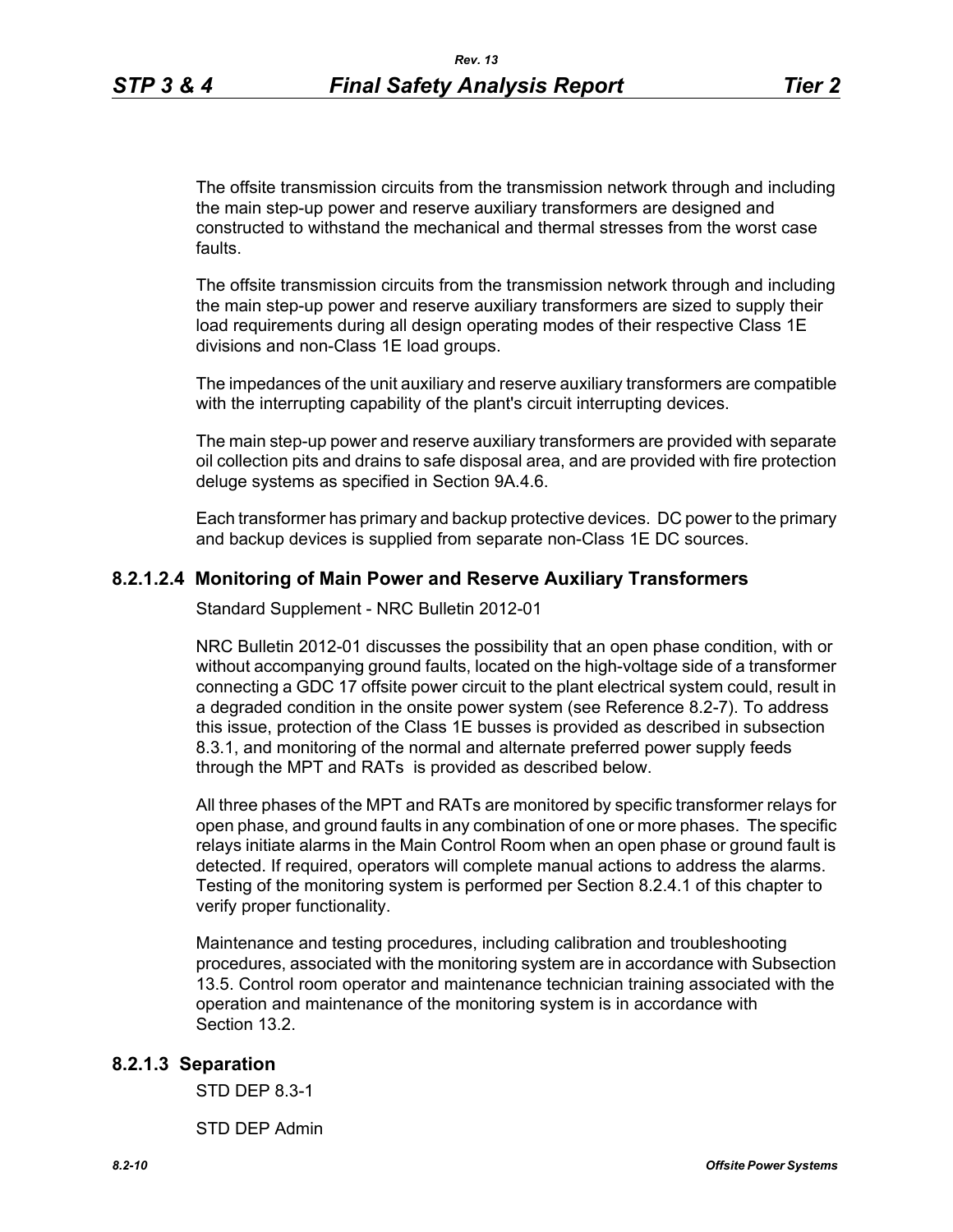*The location of the main power transformer, unit auxiliary transformers, and reserve auxiliary transformer*s *are shown on Figure 8.2-1. The reserve auxiliary transformer*s *is*are *separated from the main power and unit auxiliary transformers by minimum distance of 15.24m. It is a requirement that the 15.24m minimum separation be maintained between the switching station and the incoming tie lines (see Section 8.2.3). The transformers are provided with oil collection pits and drains to a safe disposal area.*

*Reference is made to Figures 8.3-1 for the single line diagrams showing the method of feeding the loads. The circuits associated with the alternate offsite circuit from the reserve auxiliary transformer*s *to the Class 1E buses are separated by walls or floors, or by at least 15.24m, from the main and unit auxiliary transformers. The circuits associated with the normal preferred offsite circuit from the unit auxiliary transformers to the Class 1E buses are separated by walls or floors, or by at least 15.24m, from the reserve auxiliary transformer*s*. Separation of the normal preferred and alternate preferred circuits is accomplished by floors and walls over their routes through the Turbine, Control and Reactor Buildings except within the switchgear rooms where they are routed to opposite ends of the same switchgear lineups.* Either reserve auxiliary transformer may be used to satisfy requirements as the alternate preferred power supply. Separation between the two reserve auxiliary transformers is not sufficient to allow each to be considered an independent offsite power supply.

#### STP DEP 8.2-1

*The alternate preferred feeds from the reserve auxiliary transformers are routed inside the Turbine Building. The Turbine Building switchgear feed from the reserve auxiliary transformer is routed directly to the Turbine Building switchgear rooms. The feed to the Control Building is routed in corridors outside of the Turbine Building switchgear rooms. It exits the Turbine Building and crosses the Control Building roof on the opposite side of the Control Building from the route for the normal preferred power*  feeds. The steam tunnel is located between the normal preferred feeds and the *alternate preferred feeds across the stepped roof of the Control Building. The alternate preferred power feed turns down between the Control and Reactor Building and enters the Reactor Building on the Division II* Division I *side of the Reactor Building. From there it continues on to the respective switchgear rooms in the Reactor Building.*

#### STD DEP 8.3-1

*Feeder circuit breakers from the unit auxiliary and reserve auxiliary transformers to the medium voltage (6.9 kV) switchgear are interlocked to prevent paralleling the normal and alternate power sources.*

#### STD DEP Admin

*Instrument and control cables associated with the normal preferred power circuits are separated [i.e., by 15.24m, or by walls or floors] from the instrument and control cables associated with the alternate preferred power circuits; with exception of the circuits in the control room, the circuits at the control and instrument DC power sources, and the interlock circuitry required to prevent paralleling of the two offsite sources. However,*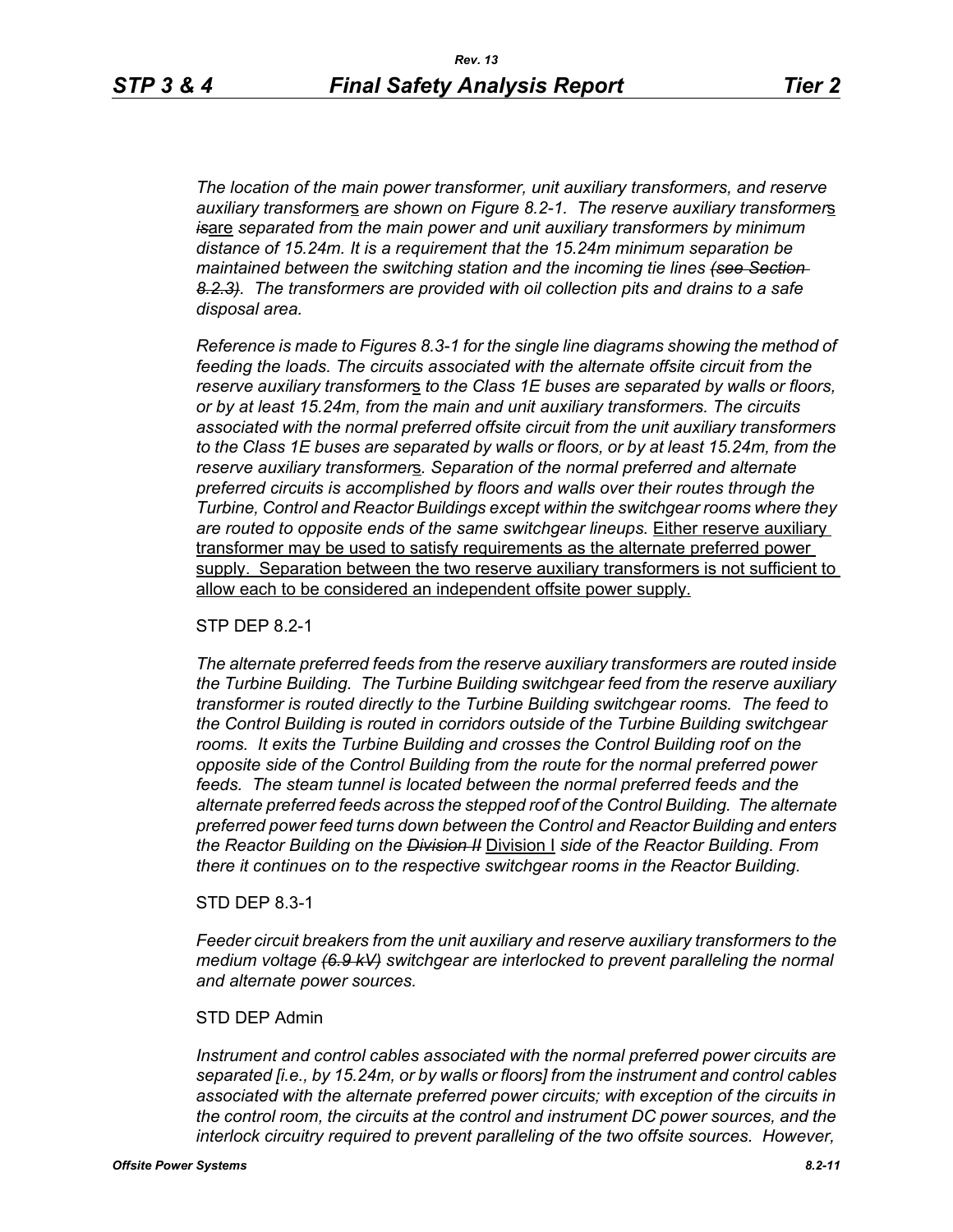*these circuits are electrically isolated and separated to the extent practical, and are not routed together in the same raceway. The reserve auxiliary transformer*s' *power, instrument and control cables do not share raceways with any other cables. The*  instrumentation and control circuits for the normal and alternate preferred power shall *not rely on a single common DC power source. [See Subsection 8.2.3 items (13) and (15)]*

STD DEP 8.3-1

*A combustion turbine generator (CTG) supplies standby power to the non-Class 1E buses which supply the non-Class 1E plant investment protection (PIP) loads. It is a 9 MW* 20 MW (minimum) *rated self-contained unit which is capable of operation without external auxiliary systems. Although it is located on site, it is treated as an additional offsite source in that it supplies power to multiple load groups. In addition, manually controlled breakers provide the capability of connecting the combustion turbine generator to any of the Class 1E buses if all other AC power sources are lost.*

*In this way, the CTG provides a second "offsite" power source to any Class 1E bus being fed from the reserve auxiliary transformer*s *while the associated unit auxiliary transformer is out of service.*

# **8.2.2.1 General Design Criteria**

**STP DFP 1 1-2** 

*(1) GDC 5 and RG 1.81 - Sharing of Structures, Systems and Components*

*The ABWR is a single-unit plant design. Therefore this GDC is not applicable.* STP 3 & 4 is a dual-unit station. STP 3 & 4 receive offsite power from a common 345 kV switchyard through normal and alternate preferred power transmission lines and circuits in accordance with GDC 17. The Failure Modes and Effects Analysis (FMEA) discussed in Section 8.2.2.2 concludes that there are no single failures which can prevent the offsite power system from performing its function to maintain the anticipated operational containment integrity and other vital functions in the event of a postulated accident. The ability to perform an orderly shutdown and cooldown of the other unit in the event of an accident is not significantly impaired and it is concluded that GDC 5 and RG 1.81 are met.

STD DEP 8.3-1

*(2) GDC 17—Electric Power Systems*

*As shown in Figure 8.3-1, each of the Class 1E divisional 6.9* 4.16 *kV M/C buses can receive power from multiple sources. There are separate utility feeds from the offsite transmission network (via the main power transformer*, the unit auxiliary transformers, *and the reserve auxiliary transformer*s*).*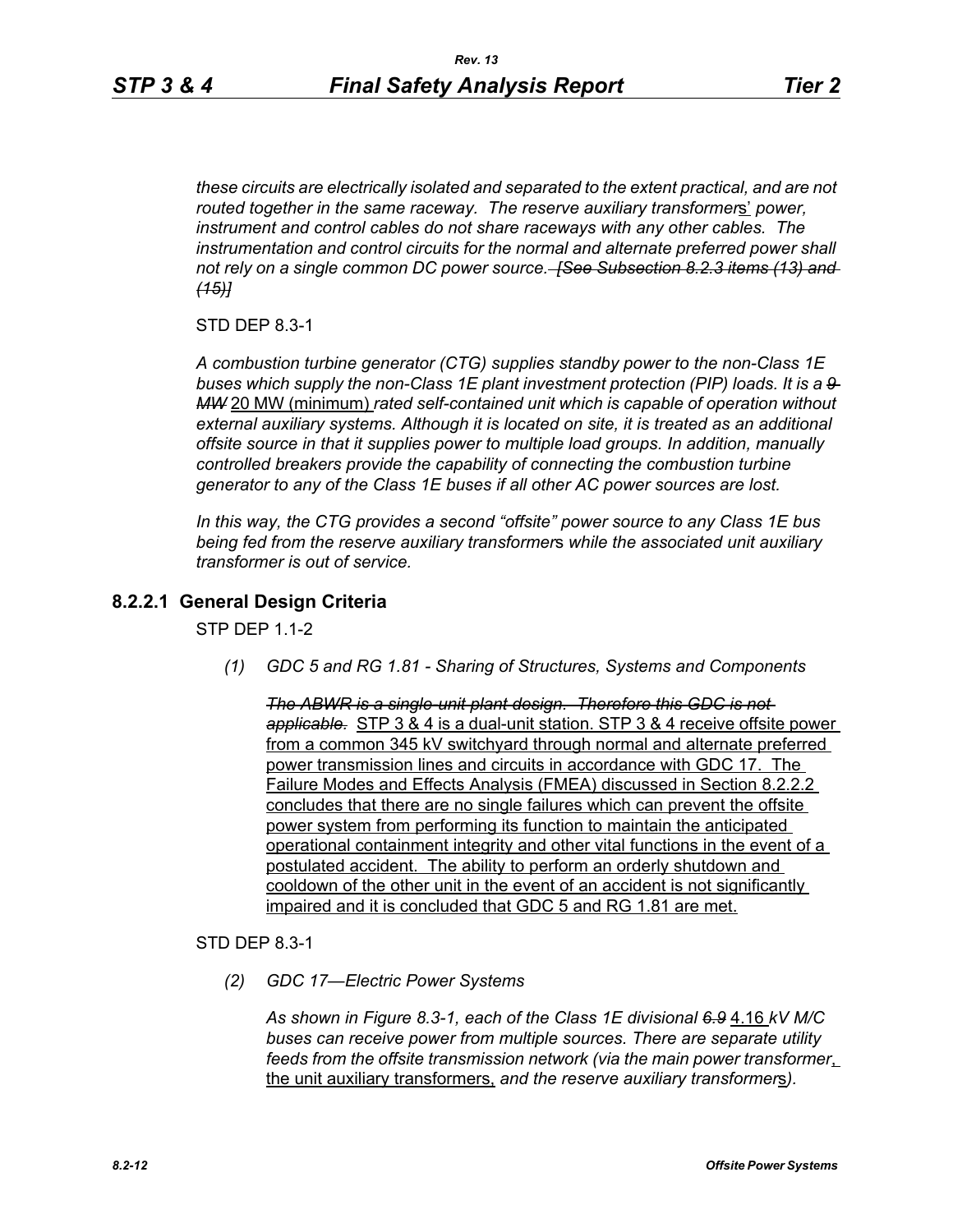# **8.2.2.2 Failure Modes and Effects Analysis (FMEA)**

### **8.2.2.2.1 Introduction**

This subsection provides a description of the failure modes and effects analysis (FMEA) for the "Offsite Power System" for the STP 3 & 4 units. This specific FMEA is a supplement and is provided for each of the following in accordance with RG 1.206:

- **Transmission Line Towers**
- **Transmission Line Conductors**
- 345 kV Switchyard
- Circuit Breakers
- Disconnect Switches
- Main Power Transformers (MPTs)
- **Reserve Auxiliary Transformers (RATs)**

Regulatory Guide 1.206 requires that an FMEA be performed on Switchyard components to assess the possibility of simultanious failure of both prefered circuits as a result of single event.

# **8.2.2.2.2 Analysis**

Outage data on the 345 kV transmission lines of current experience is given in Table 8.2-3.

## **8.2.2.2.2.1 Transmission Line Tower(s) Failure Mode Evaluation**

The 345 kV towers that will be constructed for STP 3 & 4 and the STP 1 & 2 transmission line towers that will be reworked for STP 3 & 4 are designed and constructed using the same type of design as the existing towers for STP 1 & 2. All towers for STP 1 & 2 are grounded with either ground rods or a counterpoise ground system. All transmission line towers are constructed and grounded using the same methods.

Failure of any one tower due to structural failure can at most disrupt and cause a loss of power distribution to only those circuits on the tower. The spacing of the towers between adjacent power circuits is designed to account for the collapse of any one tower.

Therefore, one of the preferred sources of power remains available for this failure mode in order to maintain the containment integrity and other vital functions in the event of a postulated accident(s).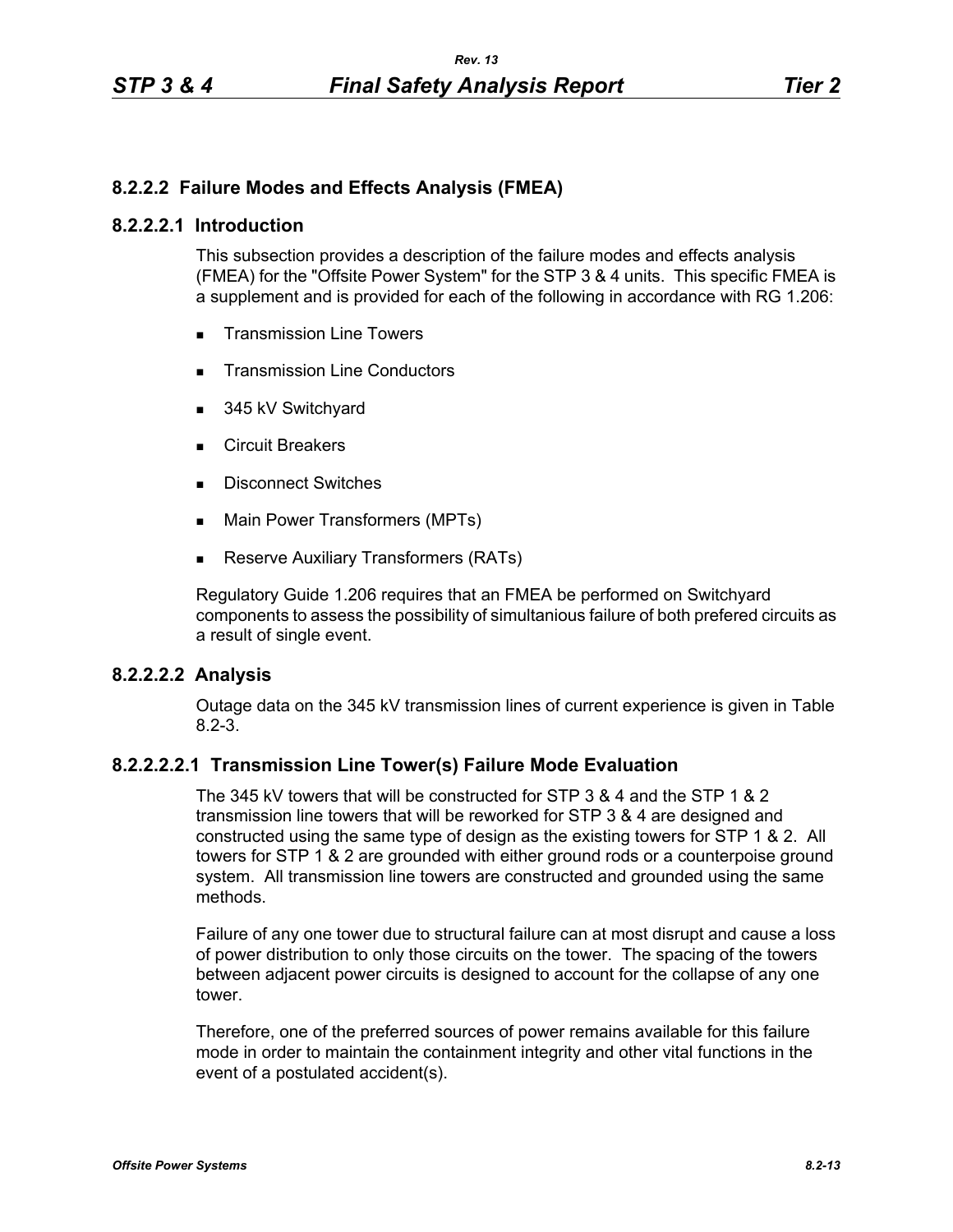# **8.2.2.2.2.2 Transmission Line Conductor(s) Failure Mode Evaluation**

The transmission lines have conductors installed or resized with replacement conductors to the proper load carrying conductor size in order to accommodate the additional capacity as a result of STP 3 & 4.

Failure of a line conductor would cause the loss of one preferred source of power but not more than one.

Therefore, a minimum of one preferred sources of power remains available for this failure mode in order to maintain the containment integrity and other vital functions in the event of a postulated accident(s).

## **8.2.2.2.2.3 345 kV Switchyard Failure Mode Evaluation**

As indicated in Figure 8.2-3 and 8.2-4, a breaker-and a-half scheme is incorporated in the design of the 345 kV switchyard for STP 3 & 4. The 345 kV equipment in the switchyard are all rated and positioned within the bus configuration according to the following criteria in order to maintain load flow incoming and outgoing from the units.

- **Equipment continuous current ratings are chosen such that no single contingency** in the switchyard (e.g., a breaker being out of for maintenance) can result in current exceeding 100 percent of the continuous current rating of the equipment.
- **Interrupting duties are specified such that no faults occurring on the system exceed** the equipment rating.
- **Momentary ratings are specified such that no fault occurring on the system** exceeds the equipment momentary rating.
- Voltage ratings are specified to be greater than the maximum expected operating voltage.

The breaker-and-a-half switchyard arrangement offers the following flexibility to control a failed condition within the switchyard:

- **Any faulted transmission line into the switchyard can be isolated without affecting** any other transmission line.
- Either bus can be isolated without interruption of any transmission line or other bus.
- Each battery charger is connected to a 480 VAC distribution panel board located in the STP 3 & 4 345 kV switchyard control house. The 345 kV switchyard 125 VDC systems are independent of the unit non-Class 1E and unit Class 1E battery systems.
- A primary and secondary relaying system is included on each of the six 345 kV transmission circuits from the STP 3 & 4 345 kV switchyard to the ERCOT grid. All relay schemes used for protection of the offsite power circuits and the switching station equipment include primary and backup protection features. All breakers are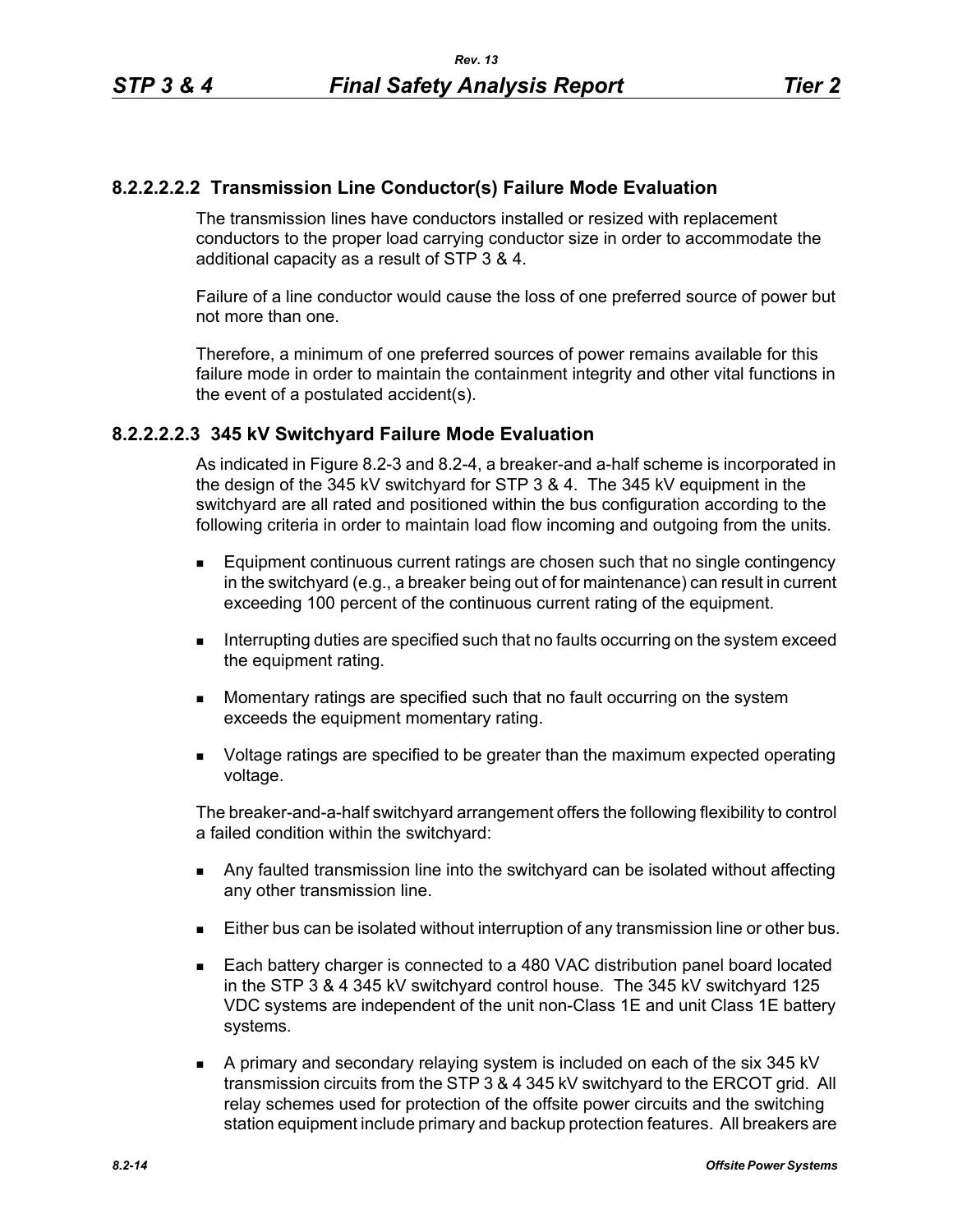equipped with dual trip coils. Each protection circuit which supplies a trip signal is connected to a separate trip coil.

- **Instrumentation and control circuits of the main power offsite circuit (i.e., normal** preferred power circuit) are separated from the instrumentation and control circuits for the reserve power circuit (i.e., alternate preferred power circuit)
- **The current input for the primary and secondary transmission circuit relaying** systems is supplied from separate sets of circuit breaker bushing current transformers. The potential input for the primary and secondary transmission circuit relaying systems is supplied from fused branch circuits originating from a set of coupling capacitor potential devices connected to the associated transmission circuit. The control power for the primary and secondary transmission circuit relaying systems is supplied from separate 345 kV switchyard 125 VDC systems.
- A primary and secondary relay system is included for protection of each of the STP 3 & 4 345 kV switchyard buses. The zone of protection of each 345 kV bus protection system includes all the 345 kV circuit breakers adjacent to the protected bus. The primary relay is the instantaneous high impedance type used for bus protection to detect both phase and ground faults. This relay is connected in conjunction with auxiliary relays and pilot wire relaying to form a differential protection, instantaneous auxiliary tripping, and transferred tripping relay system. The secondary relay system and pilot wire relaying is a duplicate of the primary relay system.
- The current input for the primary and secondary 345 kV bus relaying systems is supplied from separate sets of 345 kV circuit breaker bushing current transformers. The control power for the relay terminals of the primary and secondary 345 kV bus relaying systems located in the STP 3 & 4 345 kV switchyard control house is supplied from separate 345 kV switchyard 125 VDC systems.
- A primary and secondary relay system is included on each of the circuits connecting the MPT(s) and the RAT(s) to their respective STP 3 & 4 345 kV switchyard position. The zone of protection of each of the MPT(s) circuit connection protection system includes two associated circuit breakers at the STP 3 & 4 345 kV switchyard and the high side bushings of the MPT(s). The secondary relay system is a duplicate of the primary relay system.
- The current input for the primary and secondary MPT and the RAT circuit connection relaying systems are supplied from separate sets of 345 kV circuit breaker bushing current transformers, MPT and RAT transformer bushing current transformers. The control power for the relay terminals of the primary and secondary MPT circuit connection relaying systems located in the STP 3 & 4 345 kV switchyard control house are supplied from separate 345 kV switchyard 125 VDC systems. The control power for the relay terminals of the primary and secondary MPT and RAT circuit connection relaying systems located at the unit relay room are supplied from the respective unit non-Class 1E 125 VDC battery systems.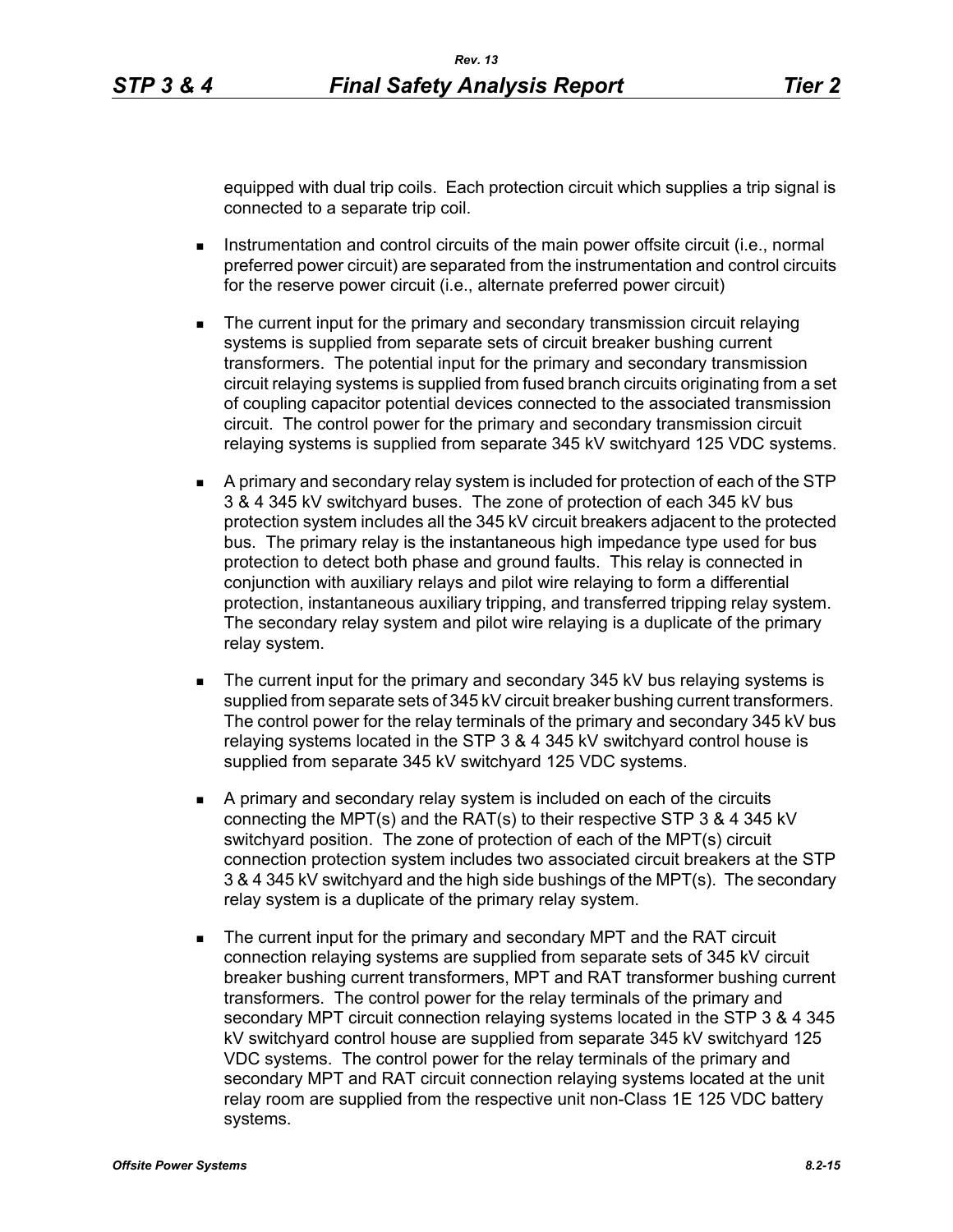Spurious relay operation within the switchyard that trips associated protection system will not impact any primary or backup system.

Therefore, a minimum of one preferred source of power remains available for this failure mode in order to maintain the containment integrity and other vital functions in the event of a postulated accident(s).

### **8.2.2.2.2.4 Circuit Breakers Failure Mode Evaluation**

As indicated in Figures 8.2-3 and 8.2-4, a breaker-and-a-half scheme is incorporated in the design of the 345 kV switchyard for STP 3 & 4. The 345 kV equipment in the switchyard are rated and positioned within the bus configuration according to the following criteria in order to maintain load flow incoming and outgoing from the units:

- **Circuit breaker continuous current ratings are chosen such that no single** contingency in the switchyard (e.g., a breaker being out for maintenance) will result in a load exceeding 100 percent of the nameplate continuous current rating of the breaker.
- Interrupting duties are specified such that no fault occurring on the system, operating in steady-state conditions will exceed the breaker's nameplate interrupting capability.
- **Any circuit breaker can be isolated for maintenance or inspection without** interruption of any transmission line or bus.
- A fault in a tie breaker or failure of the breaker to trip for a line or generator fault results only in the loss of its two adjacent circuits until it can be isolated by disconnect switches.
- A fault in a bus side breaker or failure of the breaker to trip for a line or generator fault results only in the loss of the adjacent circuits and the adjacent bus until it can be isolated by disconnect switches.

In addition to the above described STP 3 & 4 345 kV switchyard relaying systems, each of the 345 kV circuit breakers has a primary protection rely and a backup protection relay. The primary relay is a different type or manufacture from the backup relay. This will preclude common mode failure issues with the protection relays.

The primary and secondary relaying systems of the STP 3 & 4 345 kV switchyard are connected to separate trip circuits in each 345 kV circuit breaker. The control power provided for the 345 kV switchyard primary and secondary relaying protection and breaker control circuits consists of two independent 125 VDC systems.

## **8.2.2.2.2.5 Disconnect Switch(s) Failure Mode Evaluation**

All 345 kV disconnect switches have a momentary rating higher than the available short circuit level. The disconnect switches are implemented into the switchyard configuration to isolate main power circuits that have failed or are out for maintenance. A failure of the disconnect switch results only in the loss of its two adjacent circuits.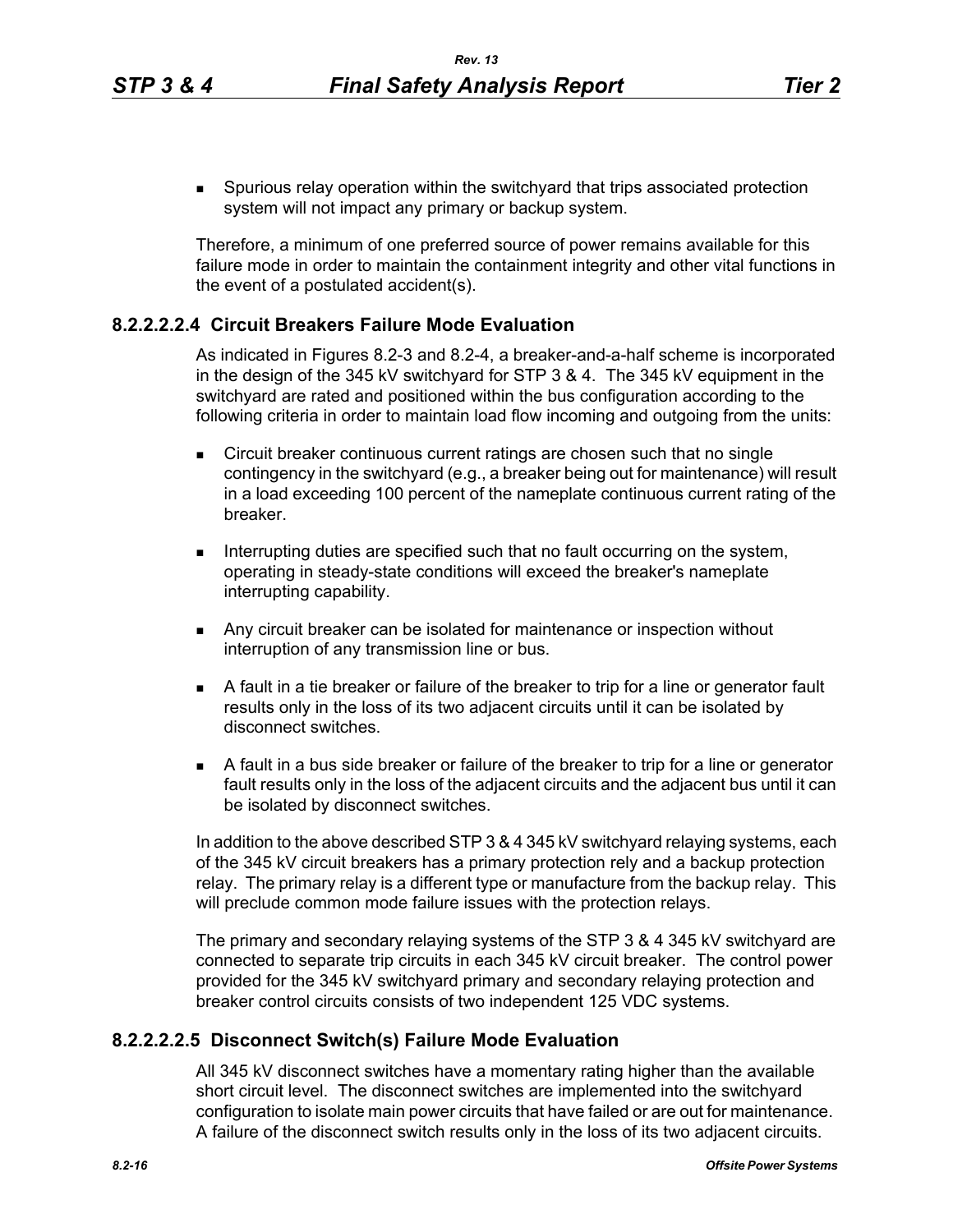Therefore, a minimum of one preferred source of power remains available for this failure mode in order to maintain the containment integrity and other vital functions in the event of a postulated accident(s).

### **8.2.2.2.2.6 Main Power Transformers (MPTs) Failure Mode Evaluation**

A primary and secondary relay system precludes any failure interruption of power to the plant as a result of a lost or damaged MPT(s).

Failure of any MPT will require a transfer of power to the standby RATs. Each RAT has a rating equal or greater to that of a UAT and the capability to supply all Engineered Safety Feature buses in a unit.

## **8.2.2.2.2.7 Reserve Auxiliary Transformers (RATs) Failure Mode Evaluation**

The RAT(s) serve as a standby transformer to the UAT(s) associated with the respective unit and an alternate path to offsite power. Each RAT has the capacity to supply all Engineered Safety Feature (ESF) buses in a unit.

Failure of any transformer will result in a manual transfer of the sources of power for the 13.8kV plant generation buses, plant investment protection buses and ESF buses and will be initiated by the operator from the control room.

## **8.2.2.2.3 Conclusion**

The finding of the FMEA is that there are no single failures which can prevent the "Offsite Power System" from performing its function to maintain the anticipated operational containment integrity and other vital functions in the event of a postulated accident(s).

### **8.2.2.3 Grid Analysis**

This subsection provides an analysis in accordance with RG 1.206.

An interconnection study (Reference 8.2-3) was performed by the transmission companies for steady state short circuit and stability analysis. These steady state analyses are performed for single and double circuit contingency on the 345 kV transmission system surrounding STP. The details as stated in Subsection 8.2.1.2.1 describing the offsite power system are met in accordance with North American Electric Reliability Corporation, ERCOT, TCC, and CenterPoint Energy planning criteria. These studies further demonstrate that the loss of any double-circuit 345 kV transmission line, the loss of any two 345 kV transmission circuits, or the loss of all circuits on any single independent right-of-way do not endanger the supply of offsite power required for starting, operation, and safe shutdown of STP 3 & 4.

A short circuit analysis has been performed as part of the interconnection study. The calculated maximum short circuit level at the STP 3 & 4 switchyard is less than the equipment short circuit criteria rating.

Stability studies were undertaken to evaluate the dynamic stability performance of both the proposed expansion and the existing STP power plants during transmission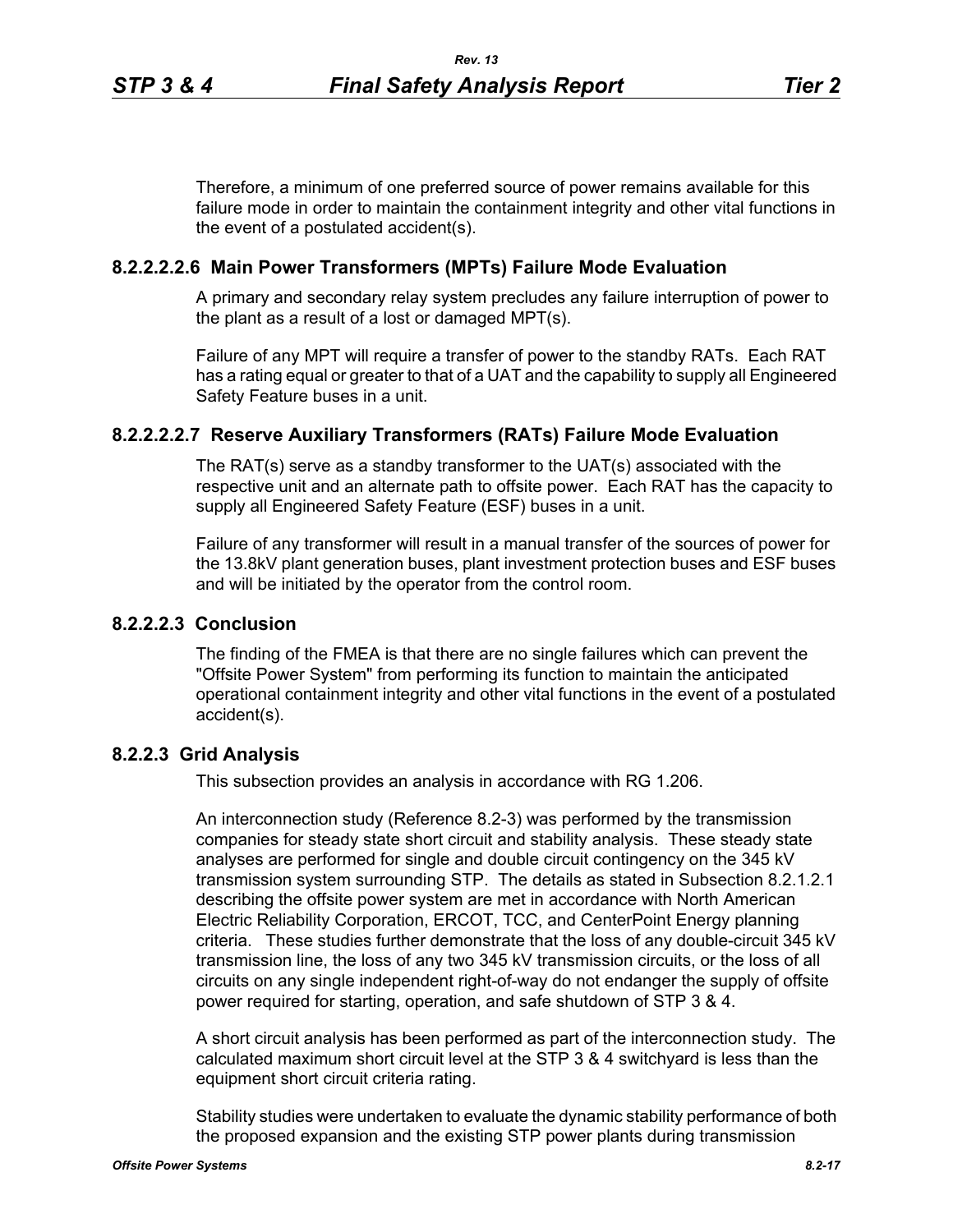disturbances. Three phase fault initiated tripping events involving existing STP 1 & 2 switchyard, STP 3 & 4 switchyard and the Hillje 345 kV switchyard transmission outlets were simulated. These cases included all the possible double circuit tower outage combinations, as well as selected pairs of independent line outages. All 345 kV transmission lines cleared the faults within 4 cycle duration. The simulation results indicate stable operation of the existing STP 1 & 2 and STP 3 & 4 for all second level transmission line contingency conditions. The stability of the grid is fully maintained when considering the loss of the largest generation source, STP 3 & 4, based on the interconnection study (Reference 8.2-3).

Based on this interconnection study (Reference 8.2-3), the preferred sources of power are maintained across the associated power grid and will remain available to maintain the anticipated operational containment integrity and other vital functions in the event of a postulated accident(s).

ERCOT uses a real time contingency analysis to determine the condition of the grid for a multitude of single contingencies. For STP 3 & 4, ERCOT will run single contingencies for loss of largest generation and critical transmission lines like the analysis performed for STP 1 & 2 via the requirements of ERCOT's Protocols, Operating Guides and Procedures (Reference 8.2-6). During periods of instability or when analyzed switchyard voltages are lower than the allowed limit, the transmission operator will notify STP 3 & 4.

# **8.2.2.3.1 Grid Availability**

ERCOT is composed of bulk power systems. The organization of ERCOT includes an engineering subcommittee which conducts joint studies by testing the adequacy of the bulk power system. The studies performed jointly by the members of the ERCOT Engineering Planning Subcommittee include steady-state load flow, transient stability, and loss-of-load probability (generation planning). The load flow and transient stability cases are designed to test the ERCOT bulk power planning criteria for reliability. Of primary importance in these ERCOT studies is the adequacy of the interconnection and bulk power system (primary 345 kV) to provide import capability to any system.

ERCOT relies on the TSPs to interconnect generation and loads to the ERCOT grid. For generators, an interconnection agreement is entered and provides rules and operating requirements. STP 3 & 4 interconnection agreement is expected to be similar to the STP 1 & 2 interconnection agreement. STP 1 & 2 agreement (Reference 8.2-5) requires the TSPs to support the needs of the nuclear plant for real time operation of the grid and for long term planning studies, including increased loading of the transmission system and new generation facilities.

The major load areas of the ERCOT system are interconnected by a 345 kV transmission network. The 345 kV voltage level is used for the bulk transmission system because it provides a high degree of reliability and has sufficient transport capability between the major load and generation areas.

The 345 kV transmission systems from STPEGS to the ERCOT grid are designed with sufficient BIL to endure expected lightning and switching surge voltage and expected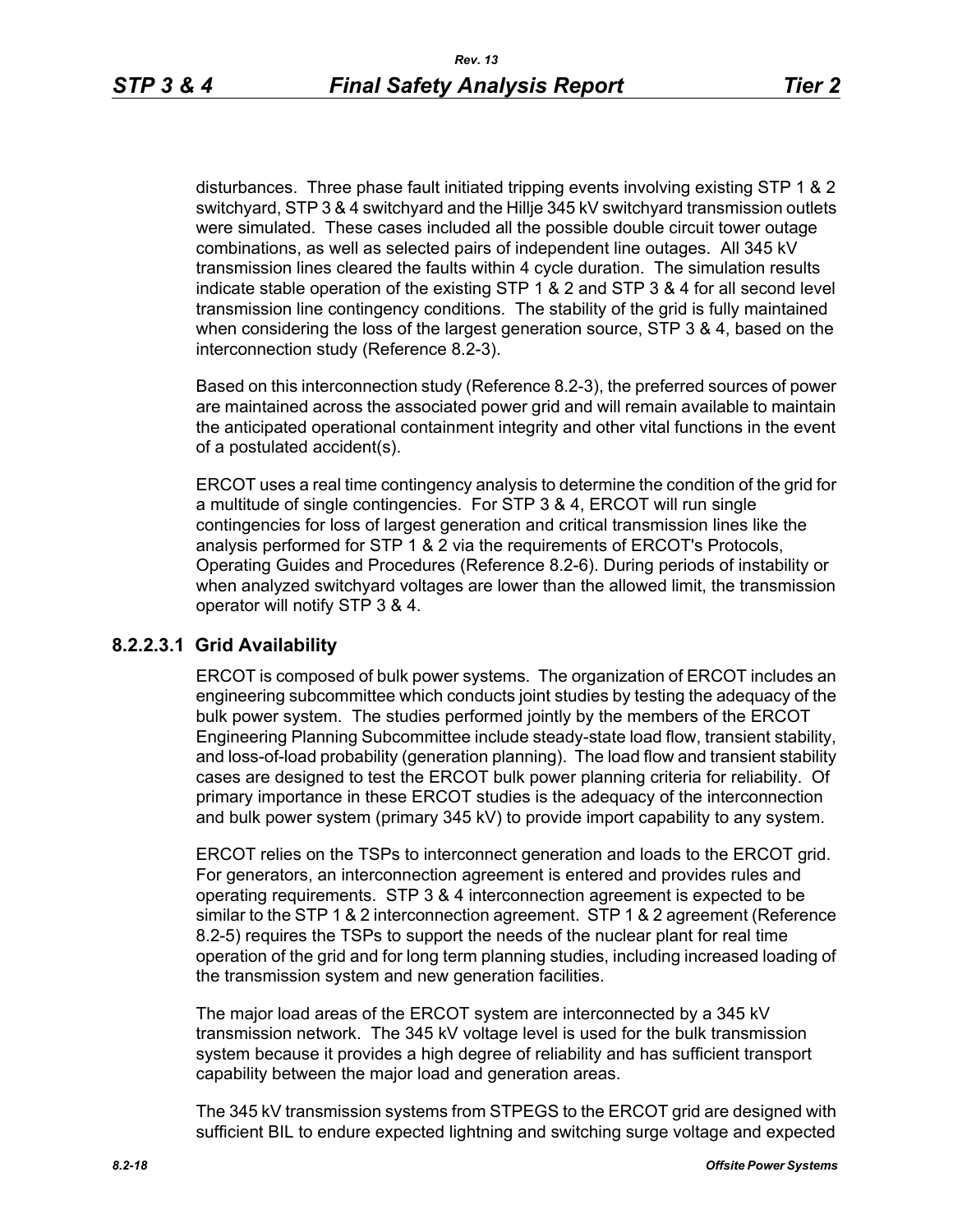insulator contamination. Design of transmission towers and circuit components conform to industry requirements. Studies and outage data in Table 8.2-3 demonstrate that offsite power for safe shutdown of the electrical system is highly reliable and no improvement in line outage rate is experienced.

### **8.2.3 Interface Requirements**

The following site-specific supplements address the interface requirements for this subsection. STP 3 & 4 Offsite Power System meets the design bases assumptions, as referenced below:

- (1) Reference Subsection 8.2.1.2.
- (2) Reference Subsection 8.2.1.2.1.
- (3) Reference Subsection 8.2.1.2.1.
- (4) Reference Subsections 8.2.1.2, 8.2.1.2.1, 8.2.1.2.2 and 8.2.1.2.3.
- (5) Reference Subsections 8.2.1.2.3.
- (6) Reference Subsections 8.2.1.2, 8.2.1.2.1, 8.2.1.2.2 and 8.2.2.2.2.3 and Figure 8.2-1.
- (7) Reference Subsections 8.2.1.2, 8.2.1.2.2 and 8.3.2.

## **8.2.4 COL License Information**

#### **8.2.4.1 Periodic Testing of Offsite Equipment**

The following site-specific supplement addresses COL License Information Item 8.2.

Offsite power systems are designed to test periodically: (1) the operability and functional performance of the components of the offsite power systems, such as onsite power sources, relays, switches, circuit breakers, and buses, and (2) the operability of the systems as a whole and, under conditions as close to design as practical, the full operational sequence that brings the systems into operation, including operation of applicable portions of the protection system, and the transfer of power among the nuclear power unit, the offsite power system and the onsite power system. Procedures will be developed prior to fuel load to include periodic testing and/or verification of the following items 1-9. These will be established to be consistent with the requirements of GDC 18 and the plant operating procedure development plan in Section 13.5 (COM 8.2-1). The procedures will provide for the following:

- (1) Verify normal offsite power circuit to be energized and connected to the appropriate Class 1E distribution system division and alternate offsite power circuit to be energized at least once every 12 hours.
- (2) Maintenance, calibration and functional test for instrumentation, control, and protection systems, equipment, and components associated with the normal and alternate offsite preferred circuits. Calibration of instrumentation and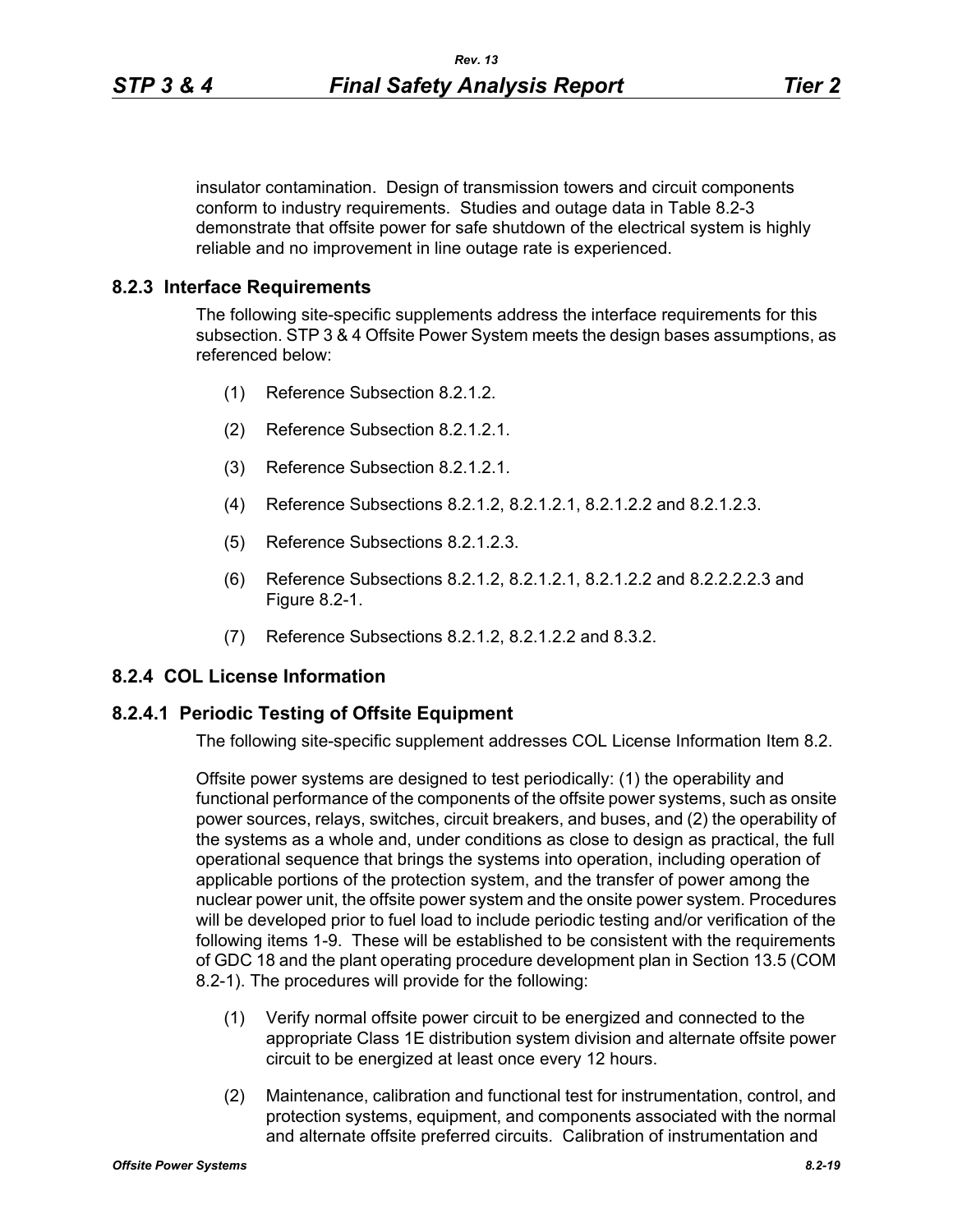functional tests include tolerances for relays and meters such that minimum operable voltages for offsite power will not be exceeded, based on the design of the system. Functional test will be performed on transformers with load tap equipment including the controller. The test procedures include expected effects on the distribution system and equipment during the test. Relay testing will be performed periodically in accordance with applicable industry standards or industry accepted practice.

- (3) The required Class 1E and non-Class 1E loads can be powered from their designated preferred power supply within the capacity and capability margins specified in Tier 2 for the offsite system circuits.
- (4) Functional testing of undervoltage schemes that detect the loss of the offsite preferred power supply.
- (5) Preferred power supplies switching
- (6) Surveillances for the batteries and chargers meet accepted industry standards for their design load profiles and recharge times. Battery discharge testing will be performed periodically in accordance with applicable industry standards or industry accepted practice.
- (7) Maintenance and functional test for the generator breaker.
- (8) Isolated and non-segregated phase bus ducts are inspected and maintained such that they are clear of debris, fluids, and other undesirable materials. Also, terminals and insulators are inspected, cleaned and tightened, as necessary.
- (9) Potential and power transformer testing, ground grid testing, arrester testing, and circuit breaker timing tests will be performed periodically in accordance with applicable industry standards or industry accepted practice.

The test and inspection intervals will be established and maintained according to the guidelines of IEEE-338, Section 6.5, as appropriate for non-Class 1E systems (i.e., Items (4) and (7) of Section 6.5.1 are not applicable), except as specifically noted above.

## **8.2.4.2 Procedures when a Reserve or Unit Auxiliary Transformer is Out of Service**

This subsection of the ABWR DCD is replaced in its entirety with the following sitespecific supplement which addresses COL License Information Item 8.3.

Technical Specifications limit plant operation whenever one of the unit auxiliary or both of the reserve auxiliary transformers is inoperable.

#### **8.2.4.3 Offsite Power Systems Design Bases**

The following site-specific supplement addresses COL License Information Item 8.4.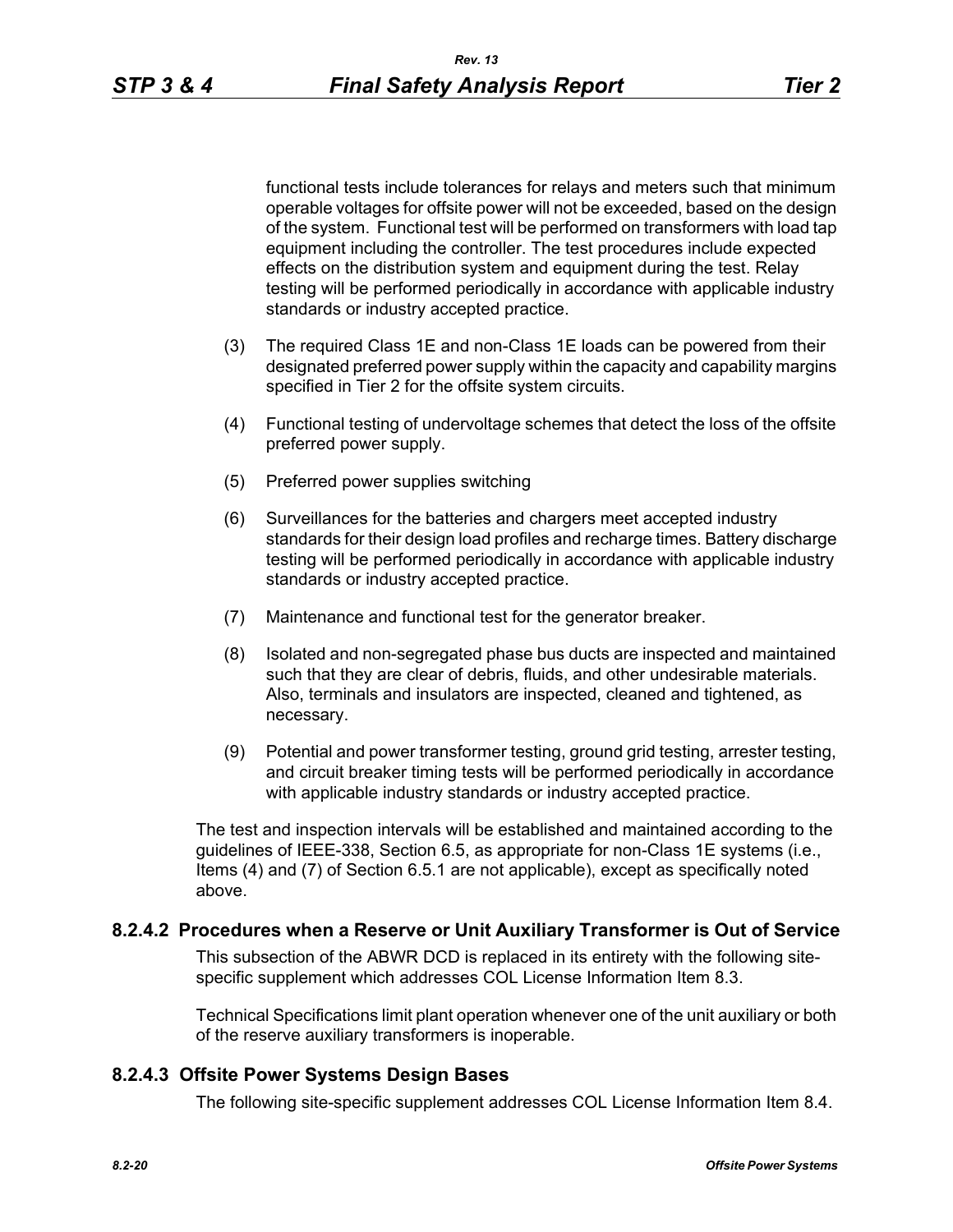The interface requirements in Subsection 8.2.3 pertaining to offsite power systems have been adopted as design bases for STP 3 & 4.

### **8.2.4.4 Offsite Power Systems Scope Split**

The following site-specific supplement addresses COL License Information Item 8.5.

The interface requirements in Subsection 8.2.3 pertaining to offsite power systems scope split have been adopted as design bases for STP 3 & 4.

# **8.2.4.5 Capacity of Auxiliary Transformers**

This subsection of the ABWR DCD is replaced in its entirety with the following sitespecific supplement which addresses COL License Information Item 8.6.

Procedure(s) that provide limits to assure that the **ONAF** ratings of the unit auxiliary or reserve auxiliary transformers are not exceeded under any operating mode will be developed before fuel load consistent with the plant operating procedure development plan in Section 13.5. (COM 8.2-2)

### **8.2.5 Conceptual Design**

The conceptual design information in this section is replaced with the following sitespecific supplement.

For site-specific design of the STP 3 & 4 Offsite Power System refer to Subsections 8.2.1.2, 8.2.1.3, and 8.2.3.

# **8.2.6 References:**

The following site-specific supplement adds new references.

- 8.2-3 American Electric Power Service Corporation, Center Point Energy Houston Electric, LLC, CPS Energy, and Austin Energy, Interconnection Study for New Generation in Matagorda County, Interim report for Generation 15INR008, June, 2007.
- 8.2-4 Weatherbase. (2007). *Historical Weather for Houston, Texas.* Retrieved August 22, 2007 from http://www.weatherbase.com/weather/
- 8.2-5 South Texas Project Interconnection Agreement between Reliant Energy, Incorporated; Central Power and Lighting Company; City of San Antonio, Texas; City of Austin, Texas; and STP Nuclear Operating Company, Effective date August 15, 2002.
- 8.2-6 ERCOT Protocols, Operating Guides and Procedures online at: http://www.ercot.com
- 8.2-7 NRC Bulletin 2012-01, "Design Vulnerability in Electric Power System," July 27, 2012.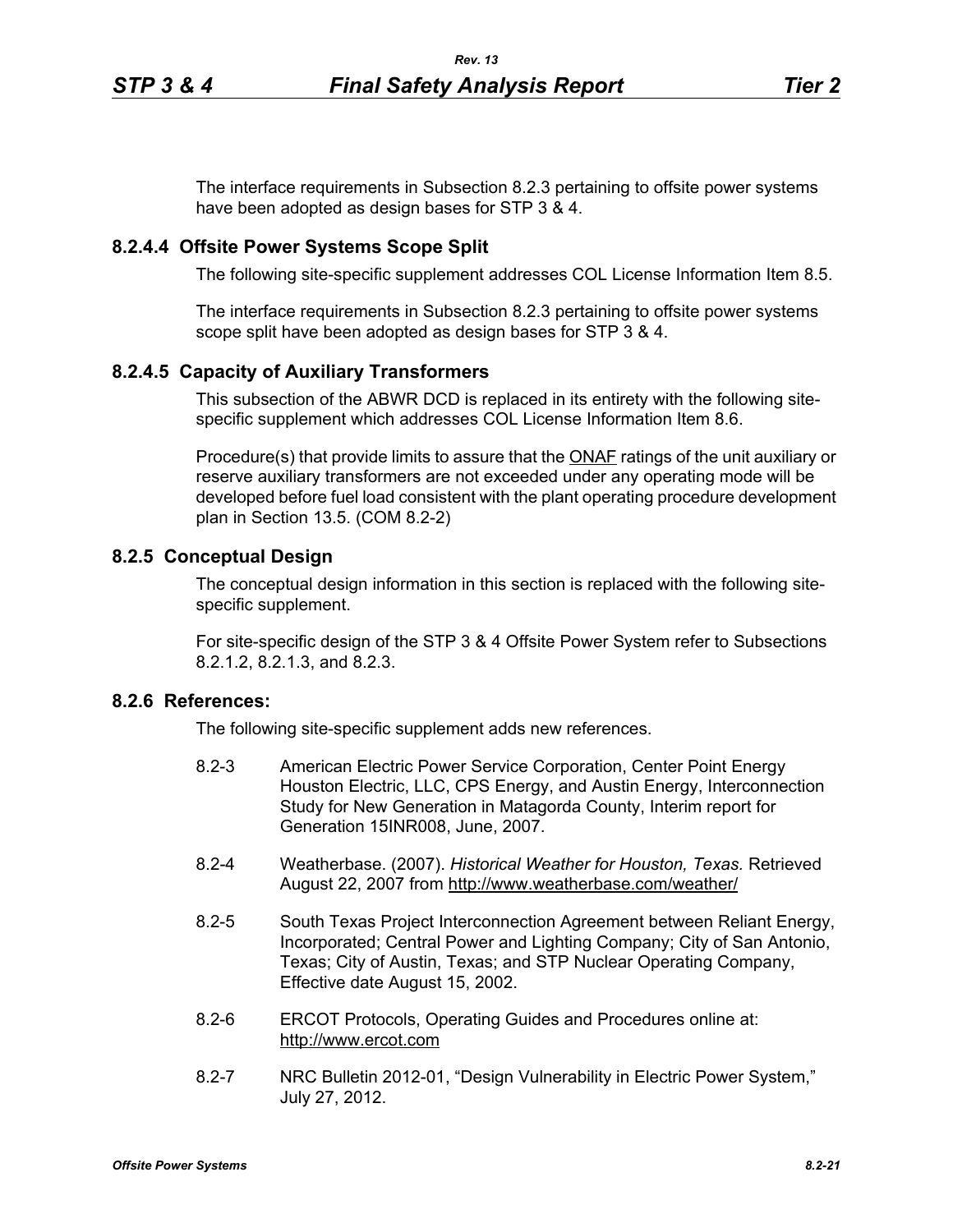| Table 8.2-1 Additional Requirements IEEE-765 |  |
|----------------------------------------------|--|
|                                              |  |

| <b>IEEE-765 Reference</b>               | <b>Requirement or Explanatory Note</b>                                                                                                                              |
|-----------------------------------------|---------------------------------------------------------------------------------------------------------------------------------------------------------------------|
| <b>Multi-Unit Considerations</b><br>7.0 | The ABWR is a single unit design, therefore The<br>STP 3 and 4 plant is a dual ABWR plant, but there<br>is no sharing of preferred power supplies between<br>units. |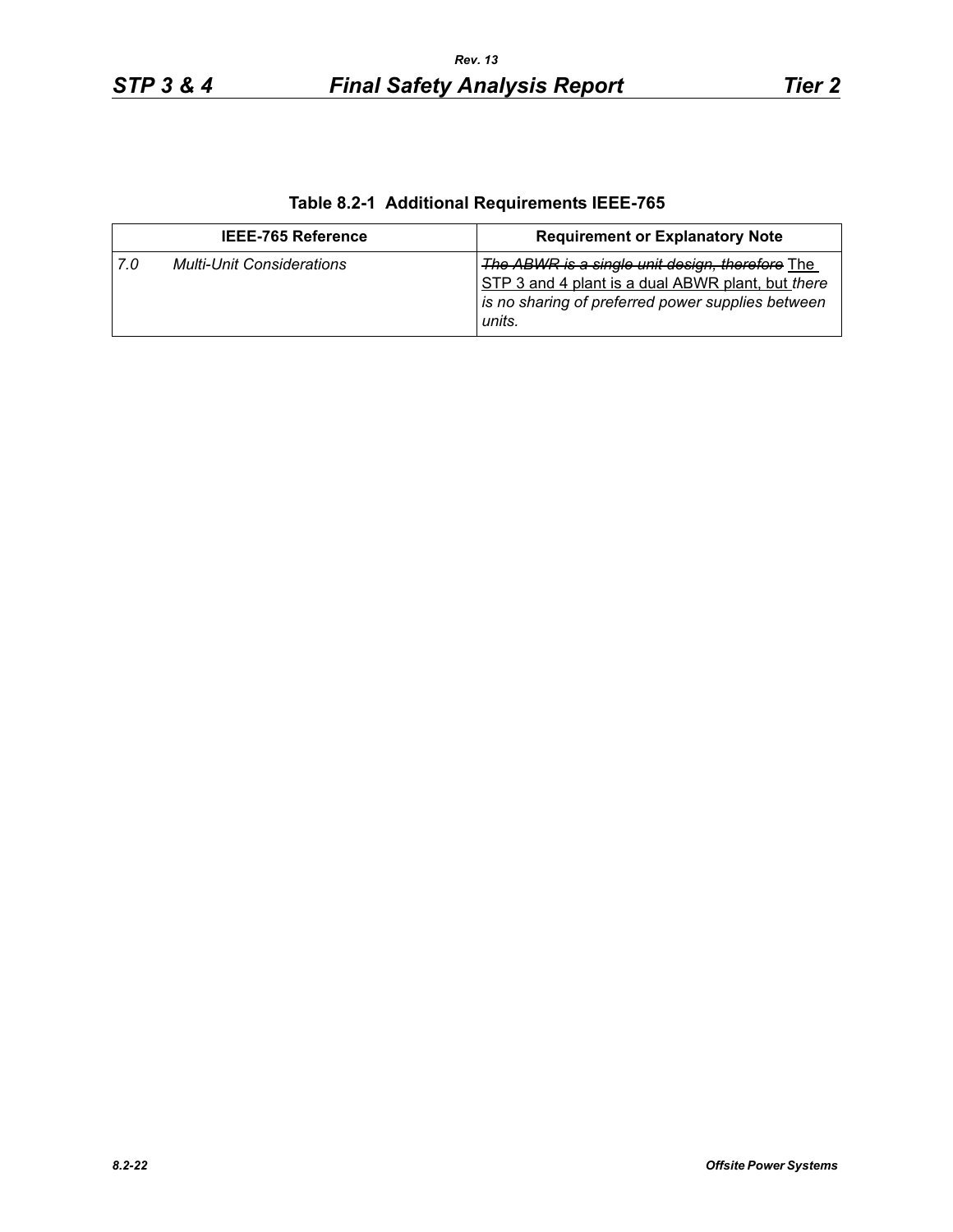| <b>Transmission Line</b> | Ownership         | <b>Nominal Operating</b><br>kV | <b>Right-of-Way</b> | Approximate<br>Line Length (mi) |
|--------------------------|-------------------|--------------------------------|---------------------|---------------------------------|
| Elm Creek 27             | <b>CPS</b> Energy | 345 kV                         | <b>NW</b>           | 155                             |
| Hillje 44                | <b>CNP</b>        | 345 kV                         | <b>NW</b>           | 20                              |
| White Point 39           | <b>AEP</b>        | 345 kV                         | <b>NW</b>           | 133                             |
| Velasco 27               | <b>CNP</b>        | 345 kV                         | E                   | 45                              |
| Blessing 44              | <b>AEP</b>        | 345 kV                         | W                   | 15                              |
| STP 1 & 2                | <b>AEP</b>        | 345 kV                         | E                   | 0.5                             |

## **Table 8.2-2 Tranmission Lines Providing Offsite Power To South Texas Project Electric Generating Station STP 3 & 4**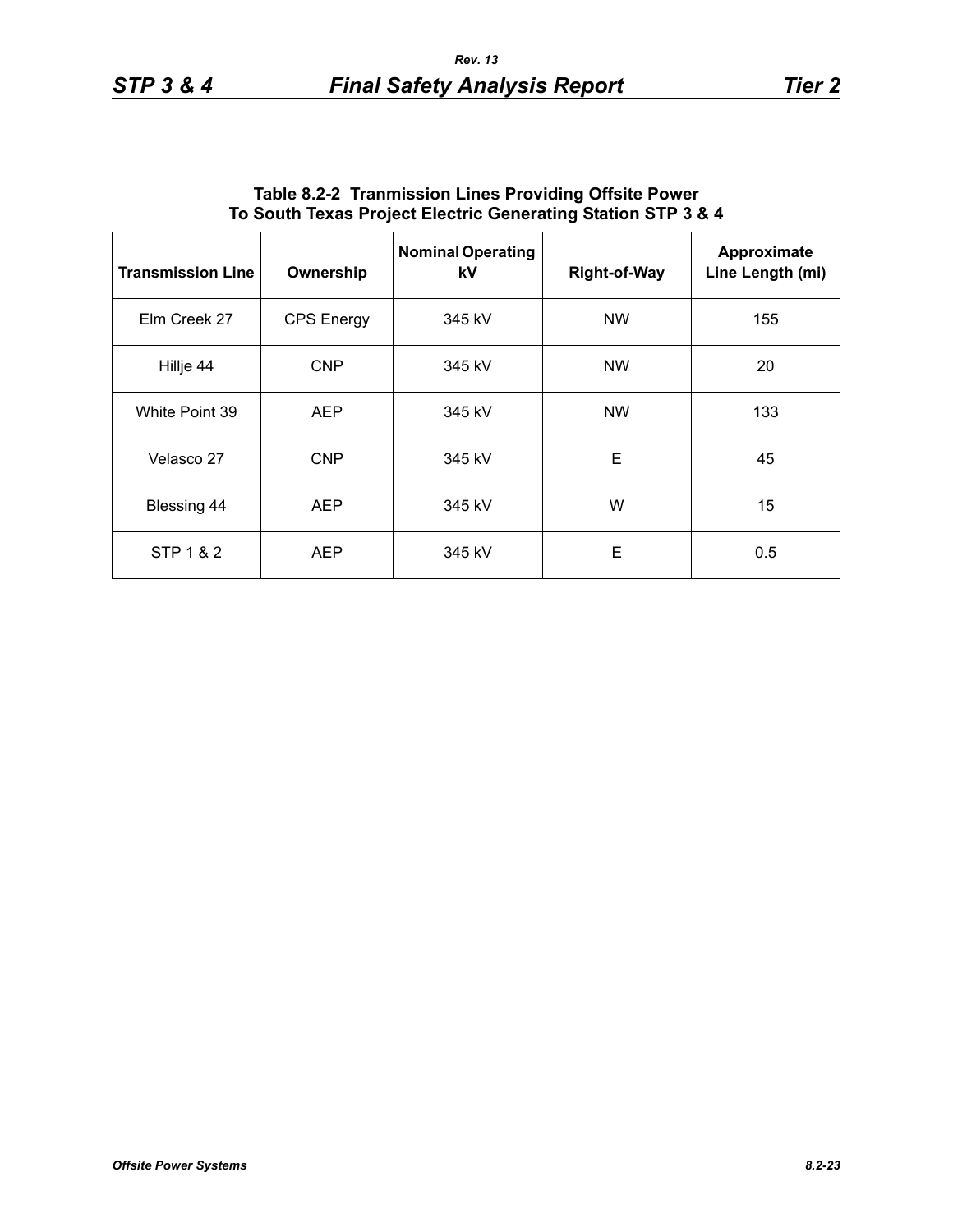#### **Table 8.2-3 Transmission Line Historical Data on Outages Due to Circuit Breaker Actuations STP Unit 1 & 2**

|                                          | No. of Incidents<br>$(1980 - 2006)$ |                |
|------------------------------------------|-------------------------------------|----------------|
| <b>Failure Description</b>               | <b>Instantaneous</b>                | Lock-out       |
| Airplane/Foreign Object into Circuit     | 1                                   | $6\phantom{1}$ |
| <b>Breaker Failure</b>                   | $\mathbf{1}$                        | 8              |
| <b>Broken Insulator</b>                  | 8                                   | $\overline{7}$ |
| <b>Broken Conductor</b>                  | 0                                   | 5              |
| Electrocution (Bird/Human)               | 0                                   | $\overline{2}$ |
| <b>Insulator Flashover Contamination</b> | 19                                  | 36             |
| Lightning                                | 56                                  | 13             |
| Personnel Error                          | $\overline{2}$                      | 14             |
| Relay Mis-operation                      | 9                                   | 11             |
| Trees / Vines into Circuits              | 4                                   | 10             |
| Unknown                                  | 103                                 | 63             |
| <b>Weather Related</b>                   | 53                                  | 94             |